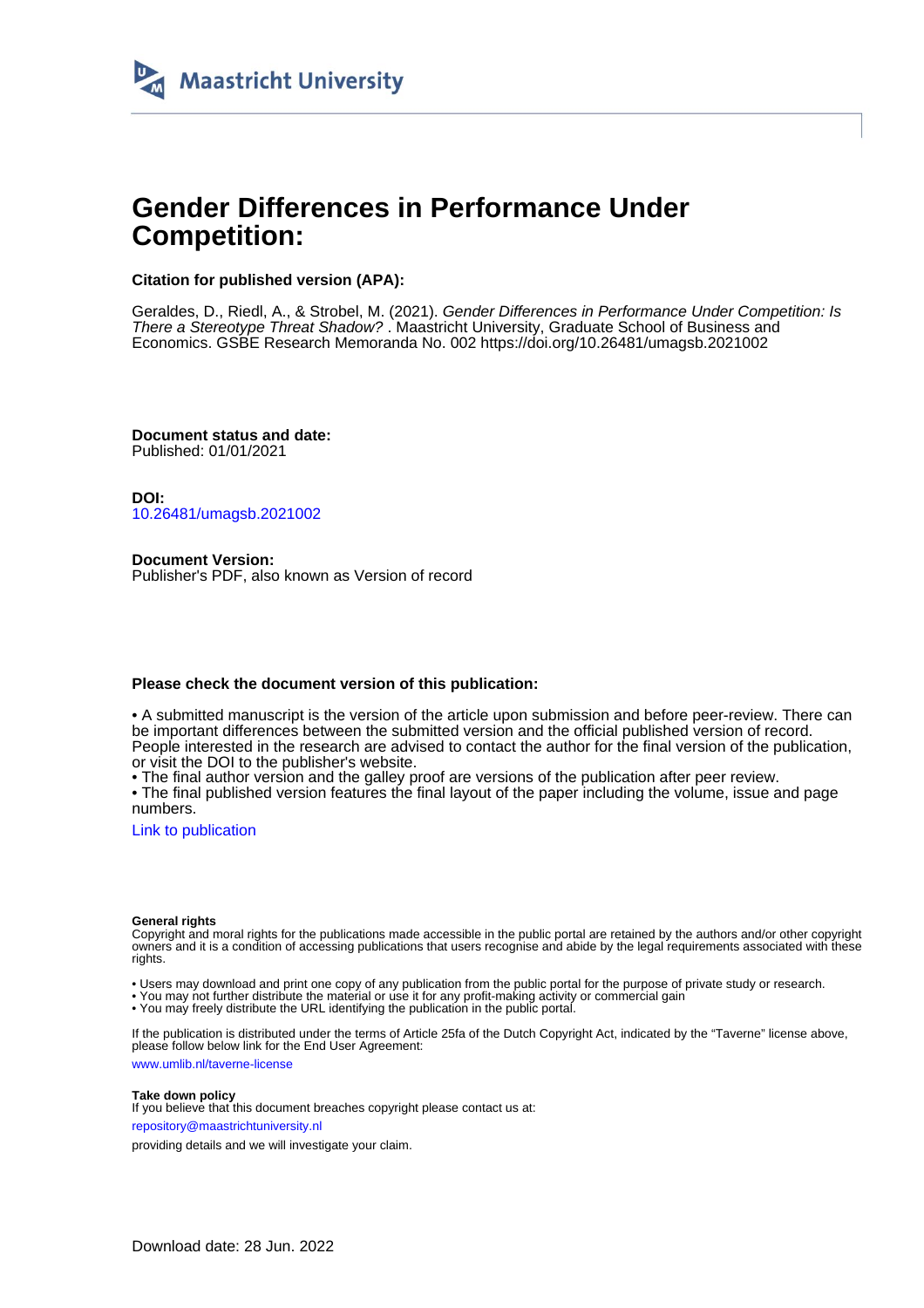

Diogo Geraldes, Arno Riedl, Martin Strobel

**Gender Differences in Performance under Competition: Is there a Stereotype Threat Shadow?**

RM/21/002

ISSN: 2666-8807

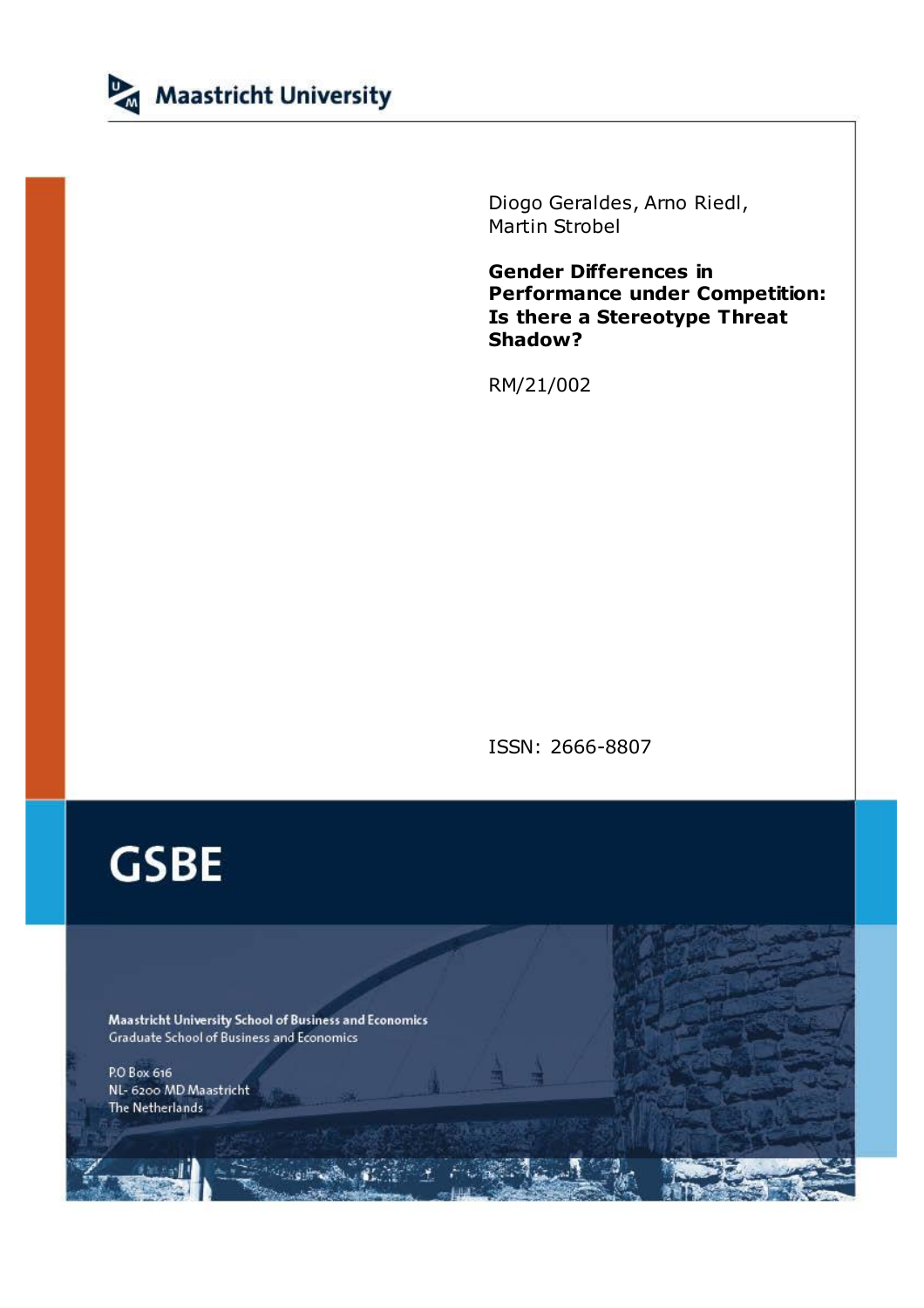# Gender Differences in Performance Under Competition: Is There a Stereotype Threat Shadow?\*

Diogo Geraldes Arno Riedl Martin Strobel

December 23, 2020

#### **Abstract**

The gender gap in income and leadership positions in many domains of our society is an undisputed pervasive phenomenon. One explanation for the disadvantaged position of women put forward in the economic and psychology literature is the weaker response of women to competitive incentives. Despite the large amount of literature trying to explain this fact, the precise mechanisms behind the gender difference in competitive responsiveness are still not fully uncovered. In this paper, we use laboratory experiments to study the potential role of stereotype threat on the response of men and women to competitive incentives in mixed-gender competition. We use a real effort math task to induce an implicit stereotype threat against women in one treatment. In additional treatments we, respectively, reinforce this stereotype threat and induce a stereotype threat against men. In contrast to much of the literature we do not observe that women are less competitive than men, neither when there is an implicit nor when there is an explicit stereotype threat against women. We attribute this to two factors which differentiates our experiment from previous ones. We control, first, for inter-individual performance differences using a within-subject design, and, second, for risk differences between non-competitive and competitive environments by making the former risky. We do find an adverse stereotype threat effect on the performance of men when there is an explicit stereotype threat against them. In that case any positive performance effect of competition is nullified by the stereotype threat. Overall, our results indicate that a stereotype threat has negative competitive performance effects only if there is information contradicting an existing stereotype. This suggests that the appropriate intervention to prevent the adverse effect of stereotype threat in performance is to avoid any information referring to the stereotype.

#### *JEL Classification:* C91, D01, J16

*Keywords:* Competitiveness, gender gaps, stereotype threat, experiment

\*Diogo Geraldes: Utrecht School of Economics, Utrecht University, the Netherlands, email: [diogoger](mailto:diogogeraldes@gmail.com)[aldes@gmail.com;](mailto:diogogeraldes@gmail.com) Arno Riedl (corresponding author): CESifo, IZA, Netspar and Maastricht University, Department of Micoreconomics and Public Economics, the Netherlands, email: [a.riedl@maastrichtuniversty.nl;](mailto:a.riedl@maastrichtuniversty.nl) Martin Strobel: Department of Microeconomics and Public Economics, Maastricht University, the Netherlands, email: [m.strobel@maastrichtuniversty.nl.](mailto:m.strobel@maastrichtuniversty.nl) We would like to thank the participants in the Experimental design seminar series at Maastricht University, International ESA conference, TIBER Symposium at Tilburg University, EEA-ESEM congress, and SITE workshop at Stanford University for invaluable feedback. We are particularly indebted for the comments of Simon Gächter and Ernesto Reuben. We are grateful that Thomas Dohmen provided us with his z-Tree program for the real-effort task.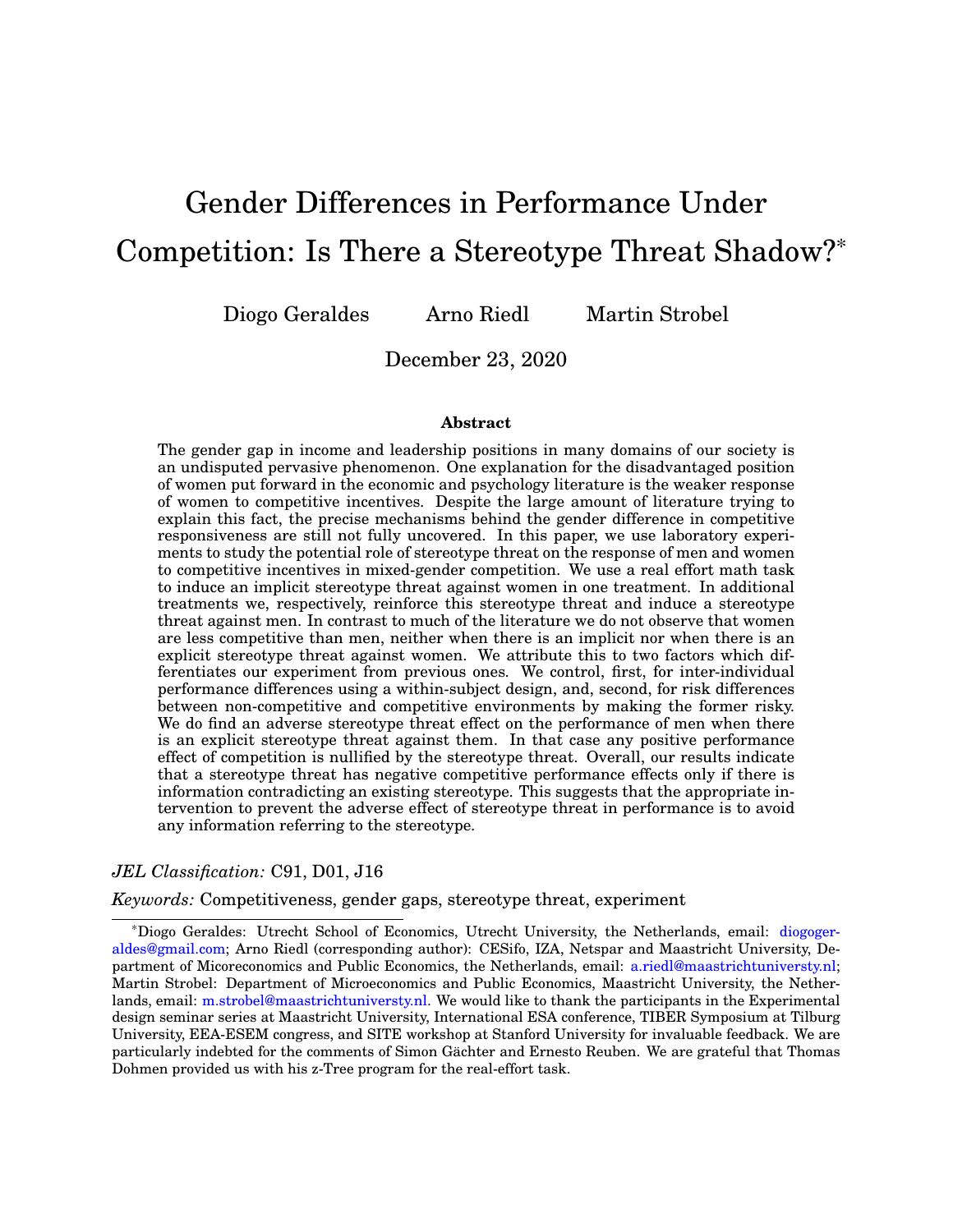# **1 Introduction**

The existence of a gender gap in wages and positions in the labor market is an undisputed stylized fact. In 2018, women earned, on average, 14.8% less than men in the European Union [\(Eurostat,](#page-29-0) [2020\)](#page-29-0). Further, in academics for instance, only 14% of the heads of institutions in the European Union with the capacity to deliver a Ph.D. are women [\(Directorate–](#page-29-0) [General for Research and Innovation \(European Commission\),](#page-29-0) [2019\)](#page-29-0). At CEO positions among top businesses, the figures for women are even more somber.<sup>1</sup>

One common explanation for these gender differences in the workplace is discrimination (e.g., [Black & Strahan,](#page-29-0) [2001\)](#page-29-0). Other explanations are women's higher sensitivity to workfamily conflicts and women's weaker negotiation behavior (e.g., [Babcock & Laschever,](#page-29-0) [2003\)](#page-29-0). Another important explanation that emerged from the psychological and experimental economics literature is that women are less responsive to competitive incentives. However, the precise mechanisms behind this gender difference are still not fully known. In this paper, we examine one such potential mechanism by studying the impact of gender stereotypes on men's and women's performance under competition.<sup>2</sup>

A bulk of studies has shown that when men and women have to compete against each other in stereotypically regarded male-dominated contexts, men generally improve their performance under competition whereas this is not (or much less) the case for women (e.g., [Gneezy, Niederle, & Rustichini,](#page-30-0) [2003;](#page-30-0) [Gneezy & Rustichini,](#page-30-0) [2004;](#page-30-0) [Günther, Ekinci,](#page-30-0) [Schwieren, & Strobel,](#page-30-0) [2010;](#page-30-0) [Shurchkov,](#page-31-0) [2012;](#page-31-0) [Iriberri & Rey-Biel,](#page-30-0) [2017;](#page-30-0) [Iriberri & Rey-](#page-30-0)[Biel,](#page-30-0) [2019\)](#page-30-0).<sup>3</sup> The psychology literature proposes 'Stereotype Threat' as a possible cause for the observed gender difference (Steele  $&$  Aronson, [1995\)](#page-31-0). Stereotype threat is essentially a situational predicament where a member of a group is apprehensive by the possibility of confirming a negative stereotype about their group. Psychology research on stereotype threat has shown that non-competitive performance of a targeted group is harmed when a stereotype threat is present.<sup>4</sup> In our paper we connect the stereotype threat idea to the gender gap under competitive incentives.

<sup>&</sup>lt;sup>1</sup>For an overview of gender differences in the labor market, see, e.g., [Blau, Ferber, and Winkler](#page-29-0) [\(2013\)](#page-29-0).

<sup>&</sup>lt;sup>2</sup>The body of research on gender competition also addresses the important—but distinct—question regarding gender differences in self-selection into competitive environments (see, e.g., the seminal work of [Niederle](#page-30-0) [& Vesterlund,](#page-30-0) [2007,](#page-30-0) more recently, [Buser, Niederle, & Oosterbeek,](#page-29-0) [2014;](#page-29-0) [van Dolder, van den Assem, & Buser,](#page-31-0) [2020,](#page-31-0) and in relation to stereotypes and self-selection [Hernandez-Arenaz,](#page-30-0) [2020,](#page-30-0) and the references therein).

<sup>&</sup>lt;sup>3</sup>A notable exception is [Dreber, Von Essen, and Ranehill](#page-29-0) [\(2011\)](#page-29-0) who, in an experiment with Swedish children, do not find gender difference in competitive performance in a running task.

<sup>4</sup>For extensive reviews of the stereotype threat literature in psychology, see [Inzlicht and Schmader](#page-30-0) [\(2012\)](#page-30-0) and [Spencer, Logel, and Davies](#page-31-0) [\(2016\)](#page-31-0).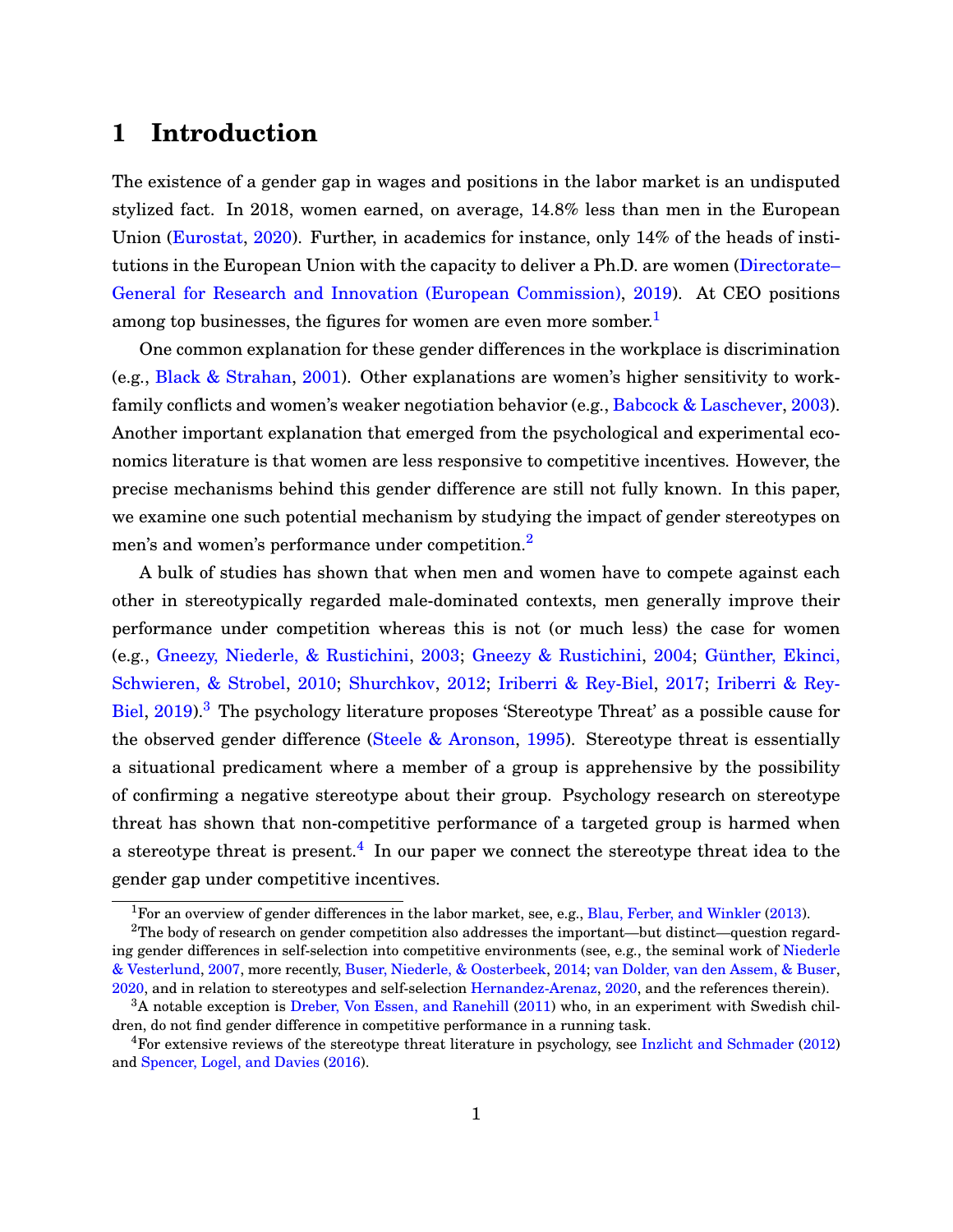Specifically, we conduct a controlled laboratory experiment to investigate men's and women's performance in a mathematical real-effort task. In various treatments we examine whether confirming and disconfirming , implicit and explicit, stereotypical information affects the performance of men and women in mixed-gender competition.

To our knowledge, only two studies have hitherto studied stereotype threat in an environment where men and women have to compete with each other. [Günther et al.](#page-30-0) [\(2010\)](#page-30-0) find that women perform worse than men under competitive incentives for a task stereotypically favoring men, but perform at least as well as men under competition for a gender-neutral task and a task stereotypically favoring women. The authors suggest that women compete less in tasks for which men are stereotypically believed to perform better than women because of stereotype threat. However, with their design they can not show that this link actually exists.

[Iriberri and Rey-Biel](#page-30-0) [\(2017\)](#page-30-0) also find that women underperform under competition only when a task is perceived as male-dominated. Their study offers an insightful investigation into the effect of induced beliefs about the opponent's actual ability on women's competitive performance. Specifically, in all their treatments, it is publicly known that competing pairs are matched according to baseline performance (i.e., it is known to participants that each one will compete against another one with a similar ability to perform the real-efforttask).<sup>5</sup> We note, that this design only captures a specific aspect of stereotype threat because stereotypes relate to widely held beliefs regarding the comparison between two groups. In the context of a competition, assessing the effect of stereotype threat on competitive performance requires assessing how induced beliefs about the comparison of two specific groups affects the competitive performance of the negatively stereotyped person against an opponent of the outgroup.

According to the psychological literature, stereotype threat experience could be either implicitly or explicitly activated [\(Smith & White,](#page-31-0) [2002\)](#page-31-0). Implicit activation of stereotype threat refers to situations where simply placing the targeted individual in a context where the associated stereotype is well known, but not explicitly highlighted, is sufficient to induce the targeted individual to experience the threat. Explicit activation of stereotype threat refers to situations where the targeted individual experiences the threat by explicitly confronting the individual with the stereotype. Existing evidence suggests that implicitly in-

<sup>&</sup>lt;sup>5</sup>Moreover, in the treatments where the authors aim to enhance stereotype threat against women by providing information about ability differences, they do so by informing competing pairs about the relative baseline performance of the about-to-be opponent. In other words, the authors assess how induced beliefs about the actual ability of the opponent affects women's competitive performance.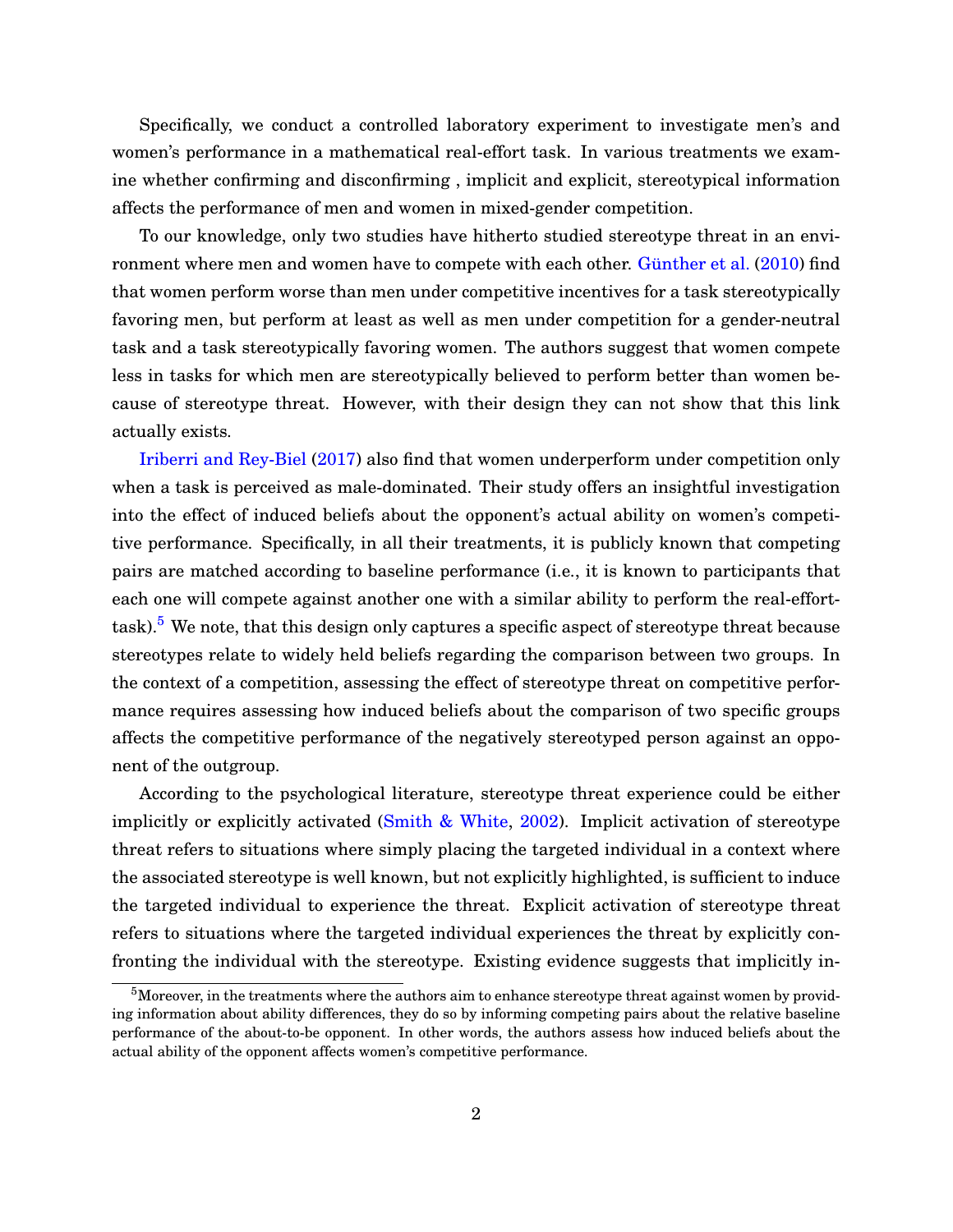duced stereotype-based expectations may be important [\(Günther et al.,](#page-30-0) [2010\)](#page-30-0). However, in the field, women are often (made) explicitly aware of that positions are dominated by men or that people expect men to be more successful than women in those domains (e.g., women competing for academic positions in math-intensive fields or aiming for top-paid corporate positions). Therefore, we consider it as important to also study gender competition in situations where stereotype-based expectations are explicitly induced.

The most prominent effect of stereotype threat reported in the psychology literature is that it undermines task performance of various groups across multiple domains. For example, this effect has been shown among African-Americans (see, e.g., [Steele & Aronson,](#page-31-0) [1995\)](#page-31-0) and Latinos (see, e.g., [Schmader & Johns,](#page-30-0) [2003\)](#page-30-0) when compared to Caucasians on tests labeled as indicators of intellectual ability. It has also been observed among women when compared to men during tests evaluating mathematical ability (see, e.g., [Spencer,](#page-31-0) [Steele, & Quinn,](#page-31-0) [1999\)](#page-31-0), and among Caucasian men in math-tests when they were informed about Asian-Americans' superior ability in mathematics [\(Aronson et al.,](#page-29-0) [1999\)](#page-29-0). Essentially, stereotype threat theory predicts that an existing performance gap between two groups should be larger in a situation where one of the groups is subject to stereotype threat, in comparison to a situation where no stereotype threat exists. Importantly, this psychology research on stereotype threat focuses on non-competitive situations.

In a nutshell, in our experiment, we compare within-subject how men's and women's performance in a math task changes from a performance stage without competition to a performance stage with mixed-gender competition. We conduct four between-subjects treatments varying the competitiveness of the second stage and the stereotype threat at the second stage, respectively. By using a math task, but giving no additional information, we induce an implicit stereotype threat against women in one treatment. In another treatment we reinforce this stereotype by providing participants with truthful information about male superiority in a subset of mathematical problems. In a third treatment, we induce a stereotype threat against men by informing participants truthfully of the superiority of women in another subset of mathematical problems. In a fourth (control) treatment both performance stages are non-competitive.

We hypothesize that there are two opposing effects regarding competitive performance in our experiment. First, for the gender that is not the target of a stereotype threat, we expect that competition induces participants to exert higher effort at the competitive performance stage, relative to the non-competitive performance stage. Second, for the gender that is the target of a stereotype threat, we expect that the threat counteracts the positive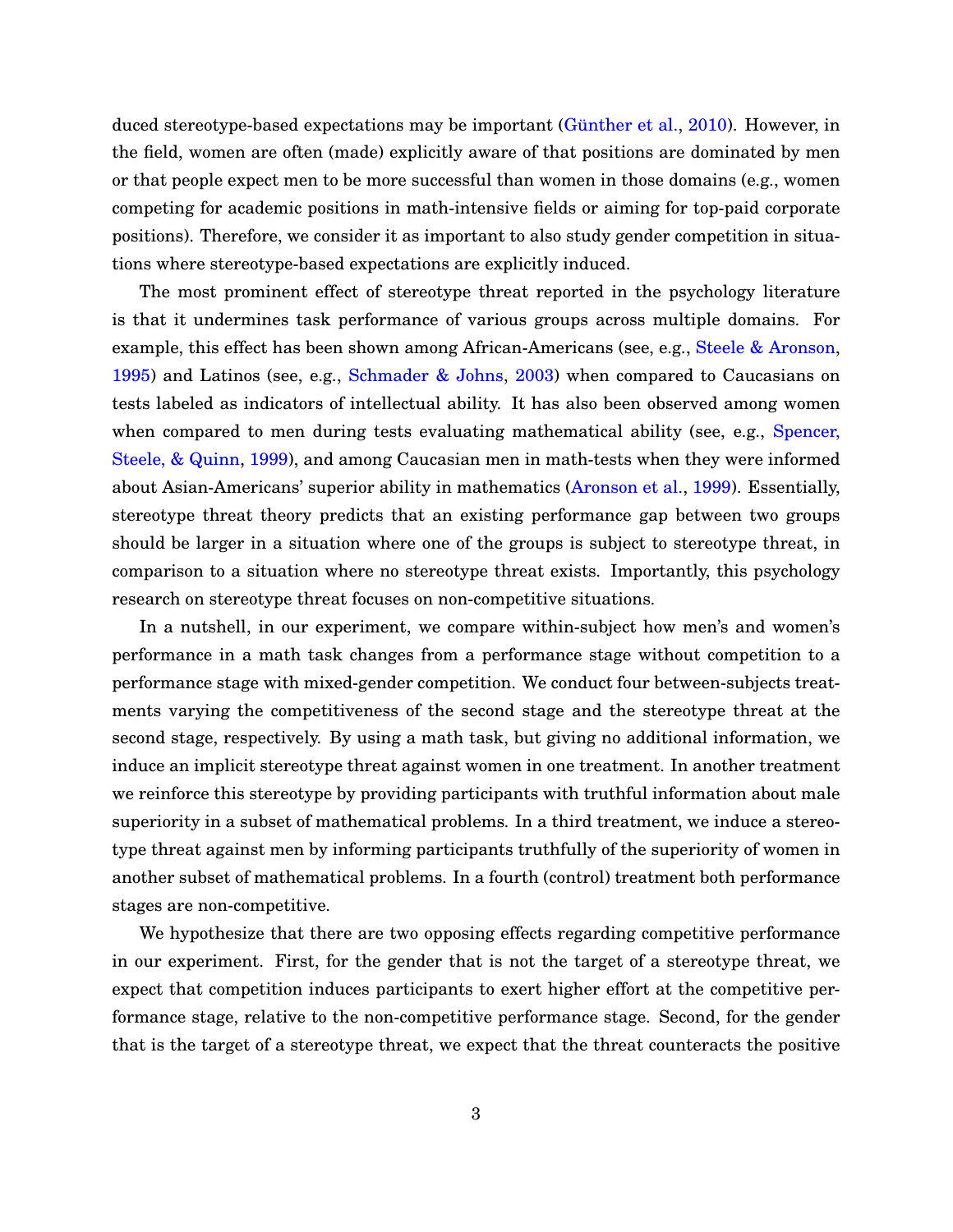effect of competition on performance. Thus, we expect that the competitive performance of participants depends on whether or not they are part of the target group of the stereotype threat.

In brief, our results can be summarized as follows. First, we do not replicate the finding that women's performance is impaired in situations entailing a mathematical stereotype threat against women. When we induce, either implicitly or explicitly, a mathematical stereotype threat against women, we observe that women improve performance under competition as much as men do. However, we do find evidence for an adverse stereotype threat effect on the performance of men when we induce an explicit mathematical stereotype threat against them. Specifically, in this case men do not improve their performance under competitive incentives. Moreover, we provide evidence that men's relative underperformance is due to both fewer attempts to solve problems and decreased accuracy when attempting to solve a problem. This is consistent with the idea that performance is impaired by a stereotype threat shadow.

The remainder of the paper is organized as follows. In Section 2, we describe the design of the lab experiment followed by Section [3,](#page-11-0) where we state our hypotheses. In Section [4](#page-14-0) we present our results, which includes hypotheses testing and an additional exploratory analysis. Section [5](#page-25-0) concludes the paper.

## **2 Design of the experiment**

We implement a combined between- and within-subjects design. Between-subjects, we conduct a baseline treatment without competition, and three treatments where participants have to compete for a prize. Across the three competitive treatments, we vary the stereotype threat which we describe in detail below. Importantly, each treatment consists of two stages. In all treatments, in the first stage, participants perform individually a real-effort task under a non-competitive payment scheme. In the second stage, we randomly pair each participant with a participant of the opposite gender to subsequently again perform an individual real-effort task. In the baseline treatment, the payment scheme at the second stage is non-competitive as at the first stage. In the three other treatments, participants perform under a competitive payment scheme at the second stage. Our main variable of interest is the within-subject change in performance between stages. This allows us to analyze the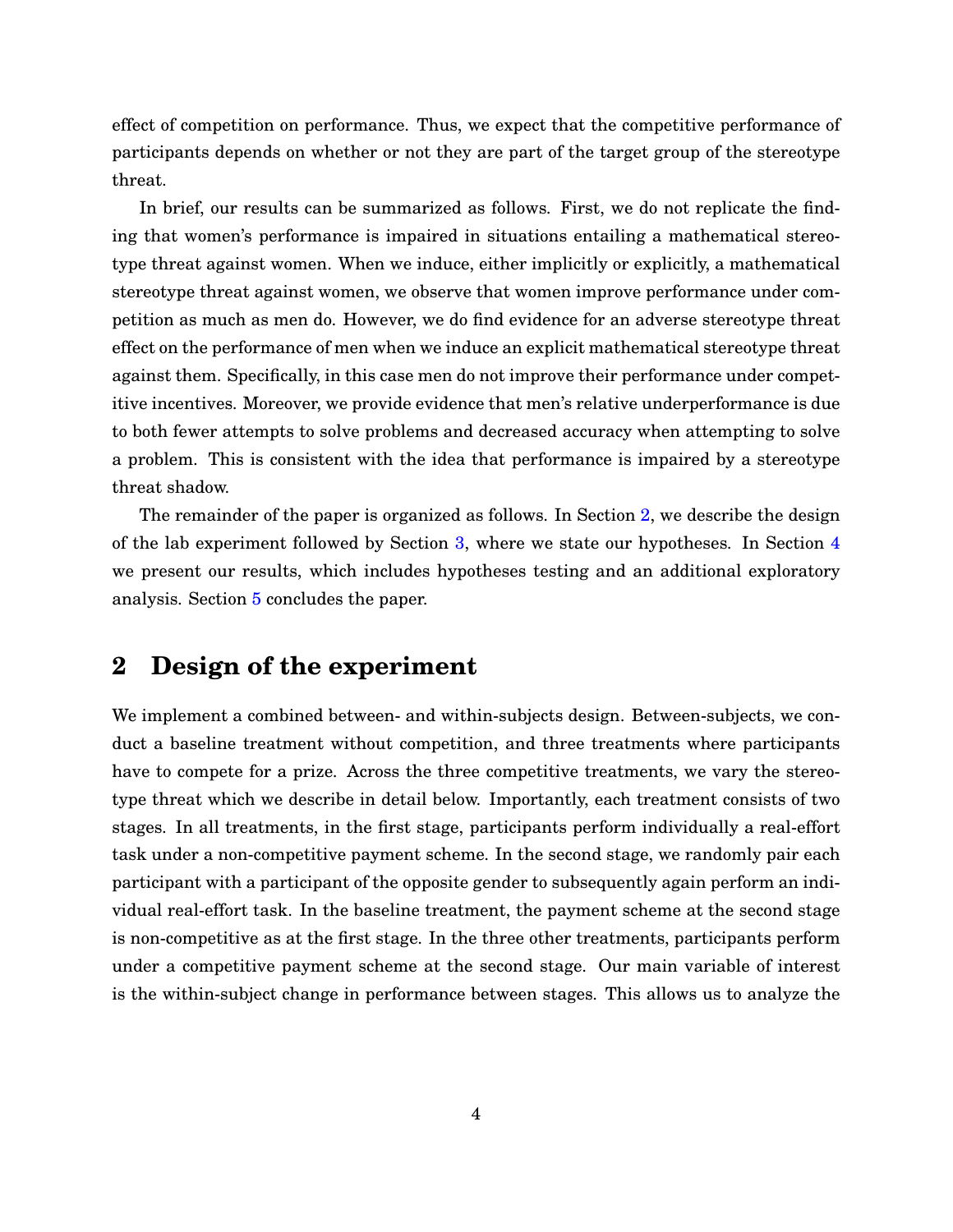performance in the real-effort task while controlling for individual differences, including participants' task productivity.<sup>6</sup>

The real-effort task consists of multiplying one- and two-digit numbers and, following [Dohmen and Falk](#page-29-0) [\(2011\)](#page-29-0), we implement five different levels of difficulty.<sup>7</sup> The problems are presented on computer screens and participants have to type each answer into a box and confirm it by clicking an "OK"-button with the mouse. Each time an answer is submitted, participants are informed whether the answer is correct. If the answer is correct, a new problem instantaneously appears on the screen. If the answer is wrong, the same problem has to be tackled until the correct solution is provided. This procedure helps to prevent participants from guessing. Participants are not allowed any aid (calculator, paper and pencil, etc.) to solve the multiplication problems.

We employ a mathematical task for the following reasons. First, to assess the potential effects of a stereotype threat, we need a task that is stereotyped. The multiplication task is suitable because it is well-documented that there is the stereotype that men are better at mathematics (e.g., [Spencer et al.,](#page-31-0) [1999\)](#page-31-0).<sup>8</sup> Second, a crucial feature of our design is the manipulation of the stereotype threat. The multiplication task is ideal for this aspect, because there is reliable information concerning gender differences in mathematical ability that we can use to induce both confirming and disconfirming stereotype threats without deceiving participants. We discuss this element in more detail below.

At the beginning of the experiment, participants are informed that it consists of two performance stages, and that they receive specific instructions before the start of each stage. Participants are further informed that they can earn money in each performance stage, and that the possible earnings in the first stage are independent of their own and others' behavior in the second stage. Also, they do not receive feedback on performance at the end of each stage, neither in absolute terms nor relative to others.<sup>9</sup> Next, we describe in detail the sequence of events in the experiment.

**Multiplication task practice.** The experiment starts with a non-incentivized practice task in which participants are asked to solve as many multiplication problems as possible

 ${}^6$ [Gneezy and Rustichini](#page-30-0) [\(2004\)](#page-30-0) used this method in a field experiment in which they study gender differences in children's performance under competition. [Iriberri and Rey-Biel](#page-30-0) [\(2017\)](#page-30-0) also use a within-subject measure of performance.

<sup>&</sup>lt;sup>7</sup>Examples of the five levels are: 11 x 9 (level 1);  $3 \times 32$  (level 2);  $6 \times 43$  (level 3);  $4 \times 68$  (level 4);  $7 \times 89$ (level 5).

 ${}^{8}$ In a separate online questionnaire, we find evidence that both men and women from our pool of participants indeed hold this stereotype. We present the results of the online questionnaire in Section [3.](#page-11-0)

 $9$ The full set of instructions used in the experiment can be found in the [Web Appendix.](https://drive.google.com/file/d/0B_nE1lM3ktKNaXpVSm1nV2JuZEE/view)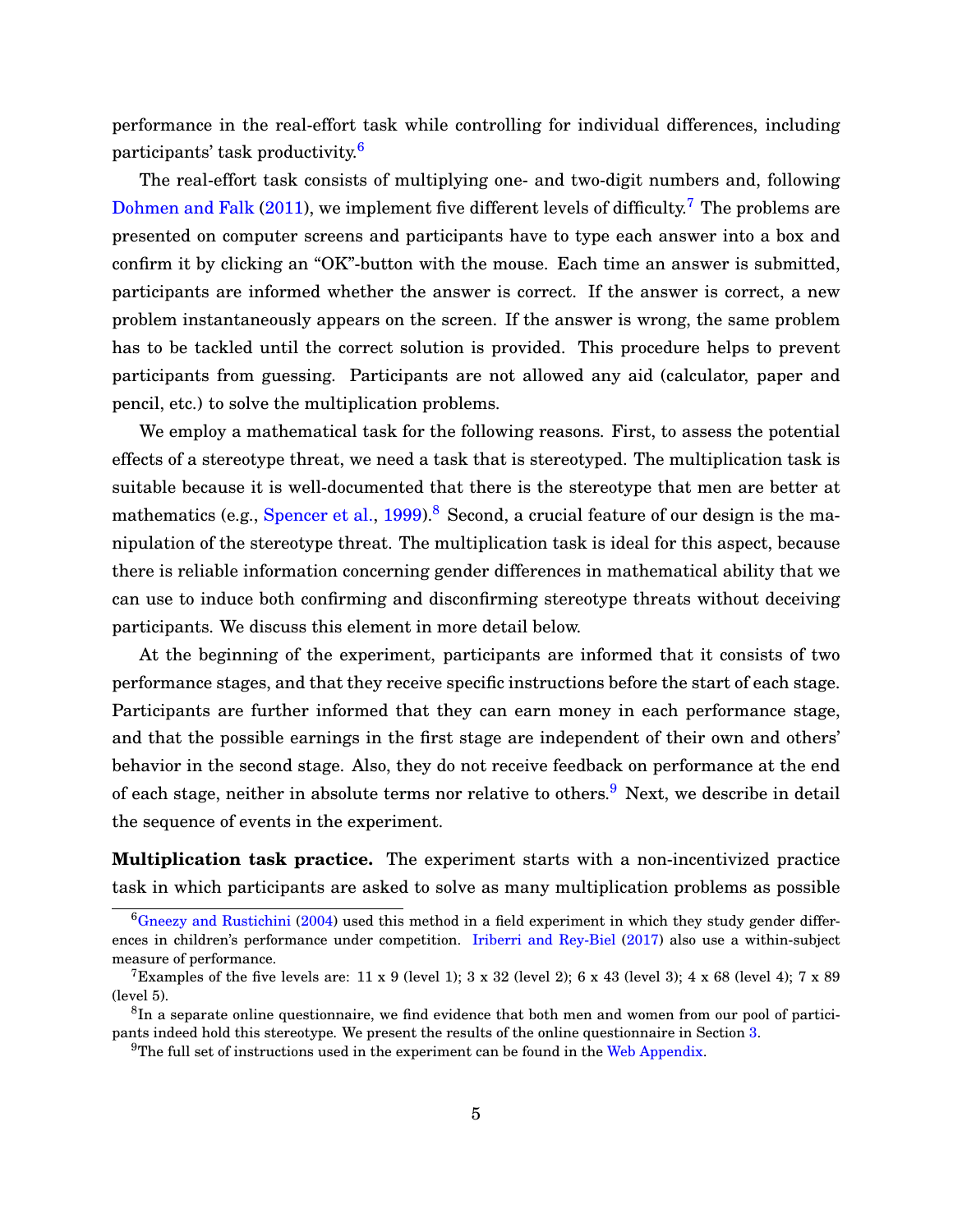within 2 minutes. This task is intended to familiarize participants with the real-effort task. Participants are informed that it is in their best interest to gain practice because they can earn money with the multiplication task in the performance stages.

**First stage performance.** In this stage, we elicit participants' performances under noncompetitive monetary incentives. The performance in this stage serves as the baseline for comparison with the performance in the subsequent competitive second stage. Before participants start with the multiplication task, they are informed that they have been randomly paired with another participant present in the lab, without making any reference to gender. Participants perform the multiplication task for 5 minutes under a random pay incentive scheme. Specifically, participants are informed that at the end of the experiment one participant in each pair will be chosen with equal probability to be paid out. If chosen, a participant earns  $\epsilon 0.40$  for each correctly solved multiplication problem, otherwise the participant earns nothing. We implement random payment in the non-competitive environment to control for the element of risk, which is inevitably present in the competitive environments.<sup>10</sup>

**Confidence level elicitation.** Immediately after the first stage, we ask each participant to estimate their relative performance compared to four randomly chosen participants present in the lab. Specifically, participants are asked to indicate their best estimates (in percentage) that exactly 0, 1, 2, 3 or 4 of the randomly chosen other participants correctly answered more problems in the first stage. We monetarily incentivize this belief elicitation using a quadratic scoring rule [\(Offerman,](#page-30-0) [1997\)](#page-30-0) (for details, see the [Web Appendix\)](https://drive.google.com/file/d/0B_nE1lM3ktKNaXpVSm1nV2JuZEE/view).

**Second stage performance.** In this stage, we distinguish four environments: a noncompetitive (control) environment and three environments with the same competitive incentives. In each competitive environment, we randomly form mixed-gender pairs where men and women compete with each other, and make participants aware of it by mentioning in the instructions that they are paired with an opposite gender participant. Subsequently, participants perform the multiplication task for 5 minutes under a winner-takes-all tournament incentive scheme. That is, in each pair, the participant who correctly solves more multiplication problems earns  $\epsilon 0.40$  for each solved multiplication. The other earns nothing. In case of a tie, both participants earn  $\epsilon 0.20$  for each correctly solved multiplication. All participants face the same sequence of multiplication problems.

 $10$ If a standard piece-rate were used as the non-competitive payment scheme, gender differences in attitude towards risk [\(Croson & Gneezy,](#page-29-0) [2009\)](#page-29-0) may obscure the pure competition effect on performance.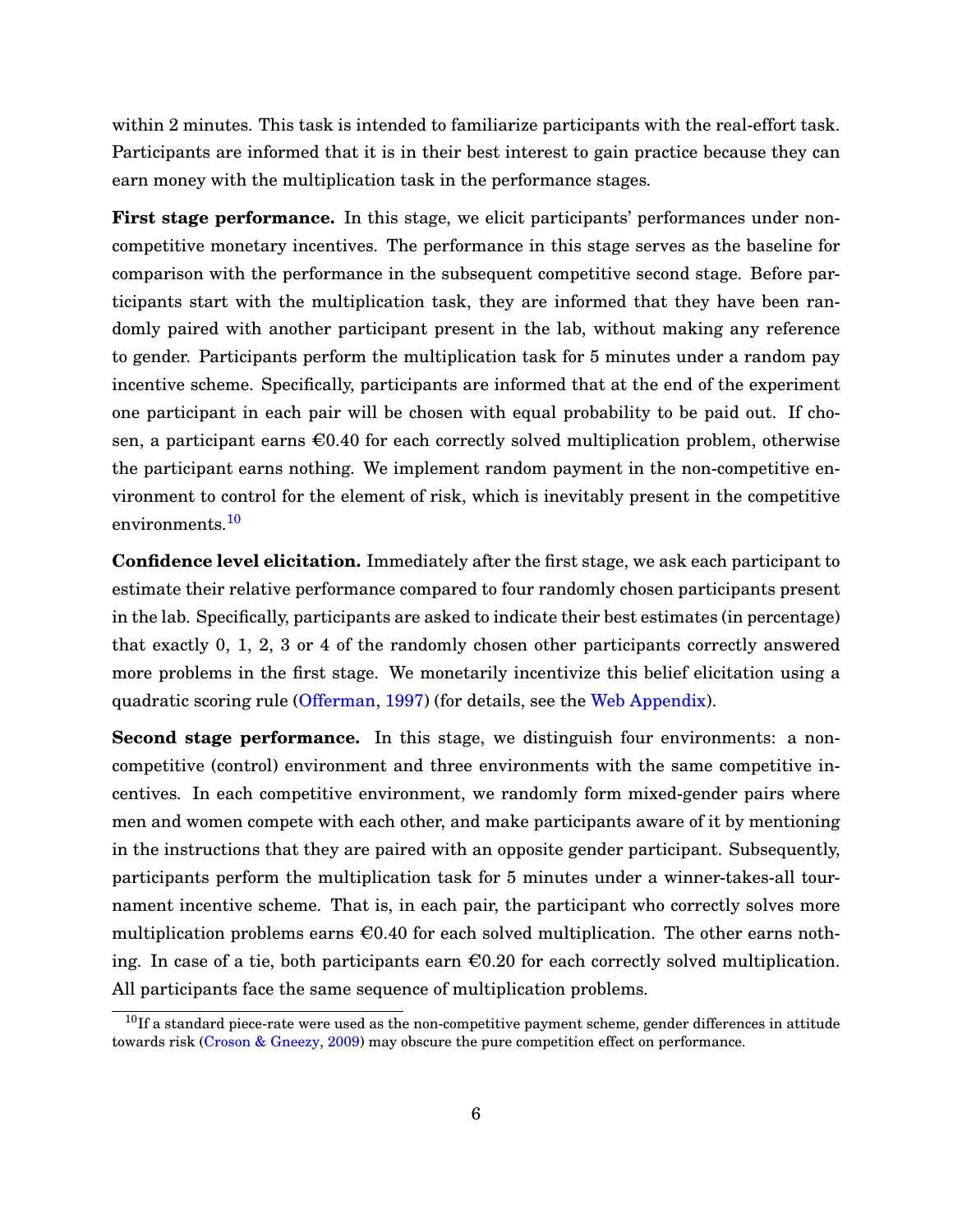Next we describe how we induced different stereotype threats which constitutes our main treatment variable and which is the only dimension in which the three competitive environments differ.

*Implicit Stereotype Threat Against Women (IST-W). In this treatment, we merely pro*vide the instructions for the multiplication task. According to the idea of an implicit activation of stereotype threat (e.g., [Smith & White,](#page-31-0) [2002\)](#page-31-0), the use of a mathematical task in our experimental setting should be a sufficient situational clue to induce women to experience stereotype threat because the known mixed-gender pair formation makes gender salient, i.e., it makes women aware that they have to compete with a men.

*Explicit Stereotype Threat Against Women (EST-W).* In this treatment, we reinforce the stereotype threat against women by explicitly inducing a negative stereotype about women's ability to perform a mathematical task. Just before starting to compete, each participant unexpectedly faces the following information during 40 seconds:

*"Before starting the multiplication task in this stage, please read carefully the following information:*

*In order to assess the magnitude of gender differences in mathematics performance, three leading researchers, J. Hyde, E. Fennema and J. Lamon, performed an evaluation of 100 studies in this field. In their paper, we can read the following: "refined discussions generally conclude that the overall differences in mathematics performance (. . . ) appear in adolescence and usually favor boys in tasks involving problem solving."*

*In "Gender Differences in Mathematics Performance: A Meta-Analysis," Psychological Bulletin.*

*If you wish, you can inspect this paper after the experiment."*

*Explicit Stereotype Threat Against Men (EST-M).* In this treatment, we contradict the stereotype that men are better at mathematics by explicitly inducing a negative stereotype about men's ability to perform a mathematical task. Just before starting to compete, each participant unexpectedly faces the following information during 40 seconds:

*"Before starting the multiplication task in this stage, please read carefully the following information:*

*In order to assess the magnitude of gender differences in mathematics performance, three leading researchers, J. Hyde, E. Fennema and J. Lamon, performed an evaluation of 100 studies in this field. In their paper, we can read the following: "refined discussions generally*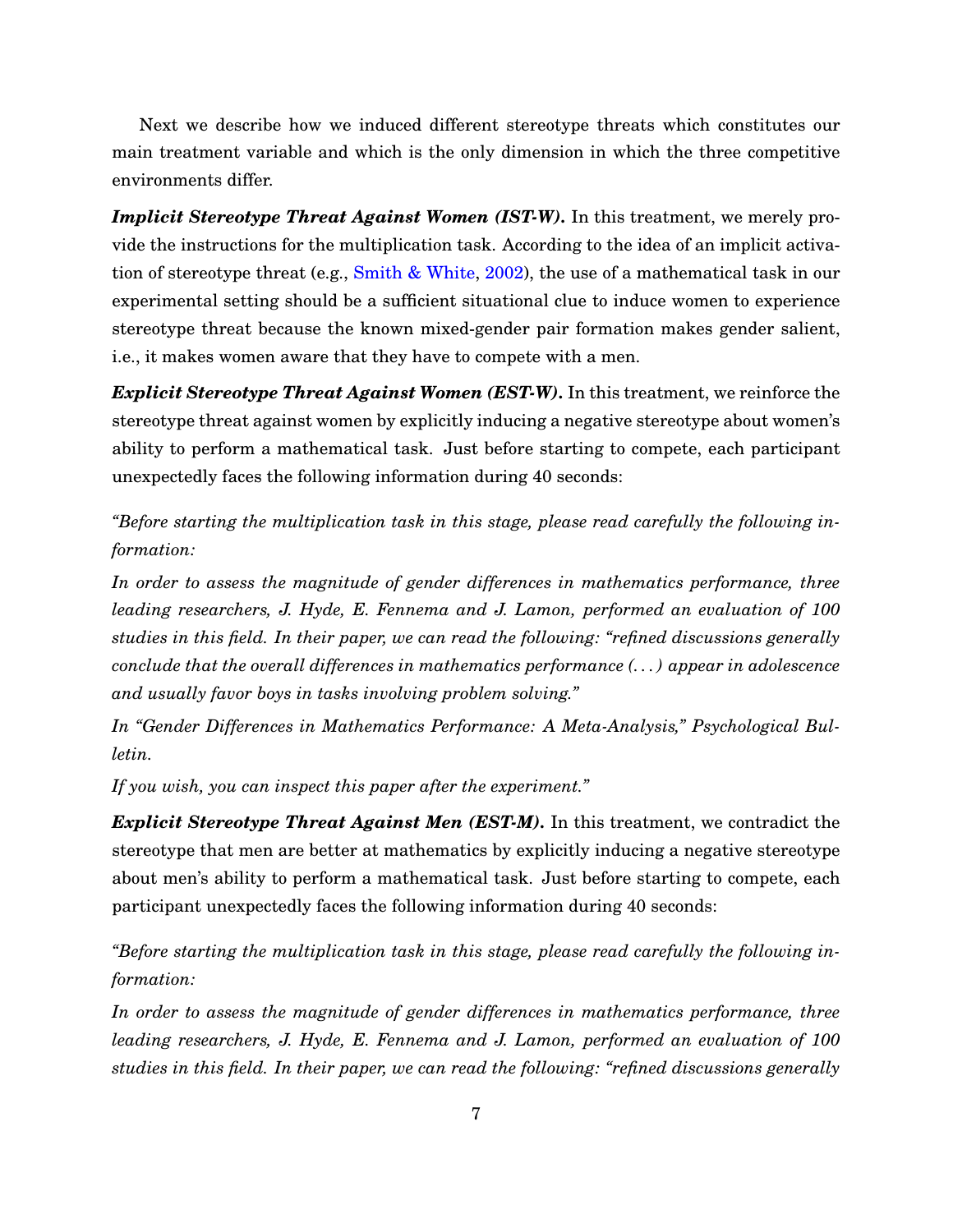*conclude that the overall differences in mathematics performance (. . . ) appear in adolescence and usually favor girls in tasks of computation."*

*In "Gender Differences in Mathematics Performance: A Meta-Analysis," Psychological Bulletin.*

*If you wish, you can inspect this paper after the experiment."*

We note that the quotes are not perfectly symmetric because we needed to avoid deceiving participants. With these quotes, extracted from [Hyde, Fennema, and Lamon](#page-30-0) [\(1990\)](#page-30-0) (p. 140), we use truthful information that allows us to implement the desired manipulations while still minimizing text asymmetry.

Finally, we conduct a control treatment to assess whether there are any significant learning or fatigue effects during the performance of the multiplication task.

*Twice Random Pay (TRP)*. In the second stage of this treatment, participants perform the multiplication task for 5 minutes under the random pay incentive scheme, as in the first stage.

In each treatment, after the end of the second performance stage, we elicit participants' attitudes towards risk and competition.

**Risk attitude elicitation.** We elicit each participant's response to the [Dohmen et al.](#page-29-0) [\(2011\)](#page-29-0) general risk question: "How do you see yourself: are you generally a person who is fully prepared to take risks or do you try to avoid taking risks? Please tick a box on the scale, in which the value 0 means 'not at all willing to take risks' and the value 10 means 'very willing to take risks'."<sup>11</sup>

**Competitive attitude elicitation.** We elicit each participant's response to the Machiavelli personality test, also known as the Mach IV test, in which high scores reliably predict competitive behavior [\(Christie & Geis,](#page-29-0) [2013\)](#page-29-0) (for details, see the [Web Appendix\)](https://drive.google.com/file/d/0B_nE1lM3ktKNaXpVSm1nV2JuZEE/view).

## **2.1 Experimental procedure**

Participants in the experiment were recruited from the participants pool of the Behavioral and Experimental Economics Laboratory (BEELab) at Maastricht University, using the ORSEE software [\(Greiner,](#page-30-0) [2015\)](#page-30-0). The experiment was fully computerized using the z-Tree software [\(Fischbacher,](#page-29-0) [2007\)](#page-29-0) and conducted in the BEELab. We conducted eight sessions (two sessions with each of the four treatments). In total, 192 participants took part in

 $11$ In a paid field experiment, [Dohmen et al.](#page-29-0) [\(2011\)](#page-29-0) show that responses to this question reliably predict incentivized lottery choices.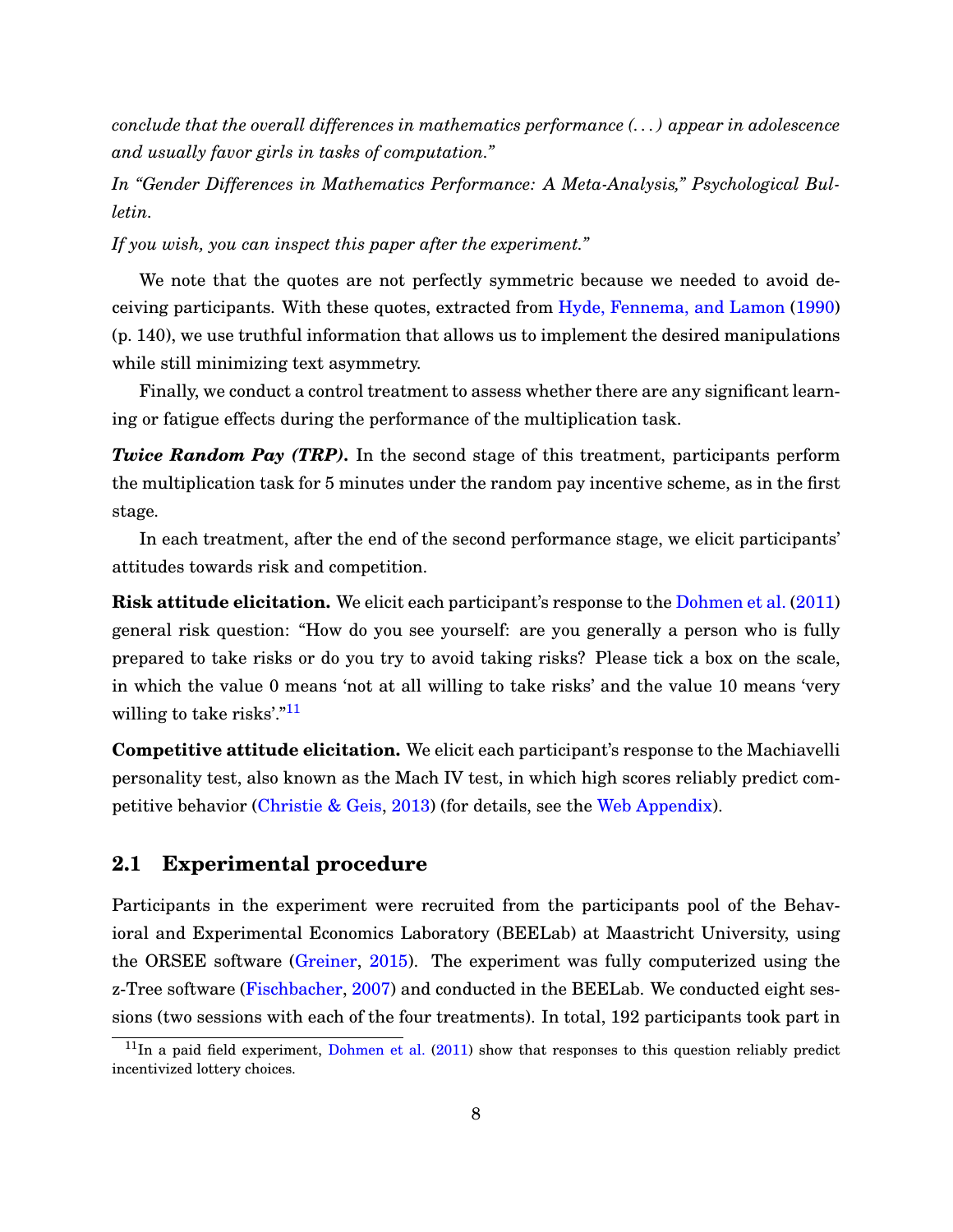<span id="page-11-0"></span>the experiment (40, 46, 50 and 56 in the IST-W, EST-W, EST-M, and TRP, respectively). By design, an equal number of men and women participated in each session.<sup>12</sup> The participants were mostly students of business and economics at Maastricht University with an average age of  $22.^{13}$  Each session lasted around 90 minutes and average earnings were  $\epsilon$ 16.30. All decisions and payments were treated confidentially.

# **3 Hypotheses**

Our main variable of interest is the change in performance from the non-competitive first stage to the (non-)competitive second stage. Table 1 summarizes the incentives and stereotype threat present in each stage for each treatment.

|                                                     |                             | $1^{st}$ stage                       | $2^{nd}$ stage           |                                                                    |  |  |
|-----------------------------------------------------|-----------------------------|--------------------------------------|--------------------------|--------------------------------------------------------------------|--|--|
| Treatment                                           | Incentive                   | <b>Stereotype Threat</b>             | Incentive                | <b>Stereotype Threat</b>                                           |  |  |
| <b>IST-W</b>                                        | Random Pay                  | None                                 | Competition              | <b>Implicit Against Women</b>                                      |  |  |
| <b>EST-W</b>                                        | Random Pay                  | None                                 | Competition              | <b>Explicit Against Women</b>                                      |  |  |
| <b>EST-M</b>                                        | Random Pay                  | None                                 | Competition              | <b>Explicit Against Men</b>                                        |  |  |
| TRP<br>$\blacksquare$<br>$T$ $\sim$ $T$ $T$ $T$ $T$ | Random Pay<br>$\cdots$<br>÷ | None<br><br>$. + +$<br>$\sim$ $\sim$ | Random Pay<br>$H \cap T$ | None<br><b>PERT</b><br>$\cdots$ $\sim$<br>$\overline{\phantom{a}}$ |  |  |

**Table 1.** Payment incentive and stereotype threat per stage

*Note:* IST-W ... Implicit Stereotype Threat Against Women; EST-W ... Explicit Stereotype Threat Against Women; EST-M ... Explicit Stereotype Threat Against Men; TRP ... Twice Random Pay.

The control treatment consists of two identical stages in which participants perform under a non-competitive payment scheme. Based on [Dohmen and Falk](#page-29-0) [\(2011\)](#page-29-0), we do not expect any significant learning or fatigue effects during the performance of the multiplication task.

**Hypothesis 1.** *In treatment TRP, both men's and women's change in performance between stages is not significant.*

Previous research has shown that competitive incentives generally increase performance relative to a non-competitive environment (e.g., [Gneezy et al.,](#page-30-0) [2003\)](#page-30-0). Therefore, we expect that the winner-takes-all tournament payment scheme in the three treatments with competition will lead to an increase of participants' performance, especially for those who are not

 $12$ See the [Web Appendix](https://drive.google.com/file/d/0B_nE1lM3ktKNaXpVSm1nV2JuZEE/view) for the procedure to ensure a perfectly balanced gender composition in each session.

 $1386\%$  of the participants were business and economics students. The remaining participants had a background in psychology, law, arts and culture, health sciences, European studies, or philosophy. Demographics such as age, field of study, and nationality do not differ in the four treatments.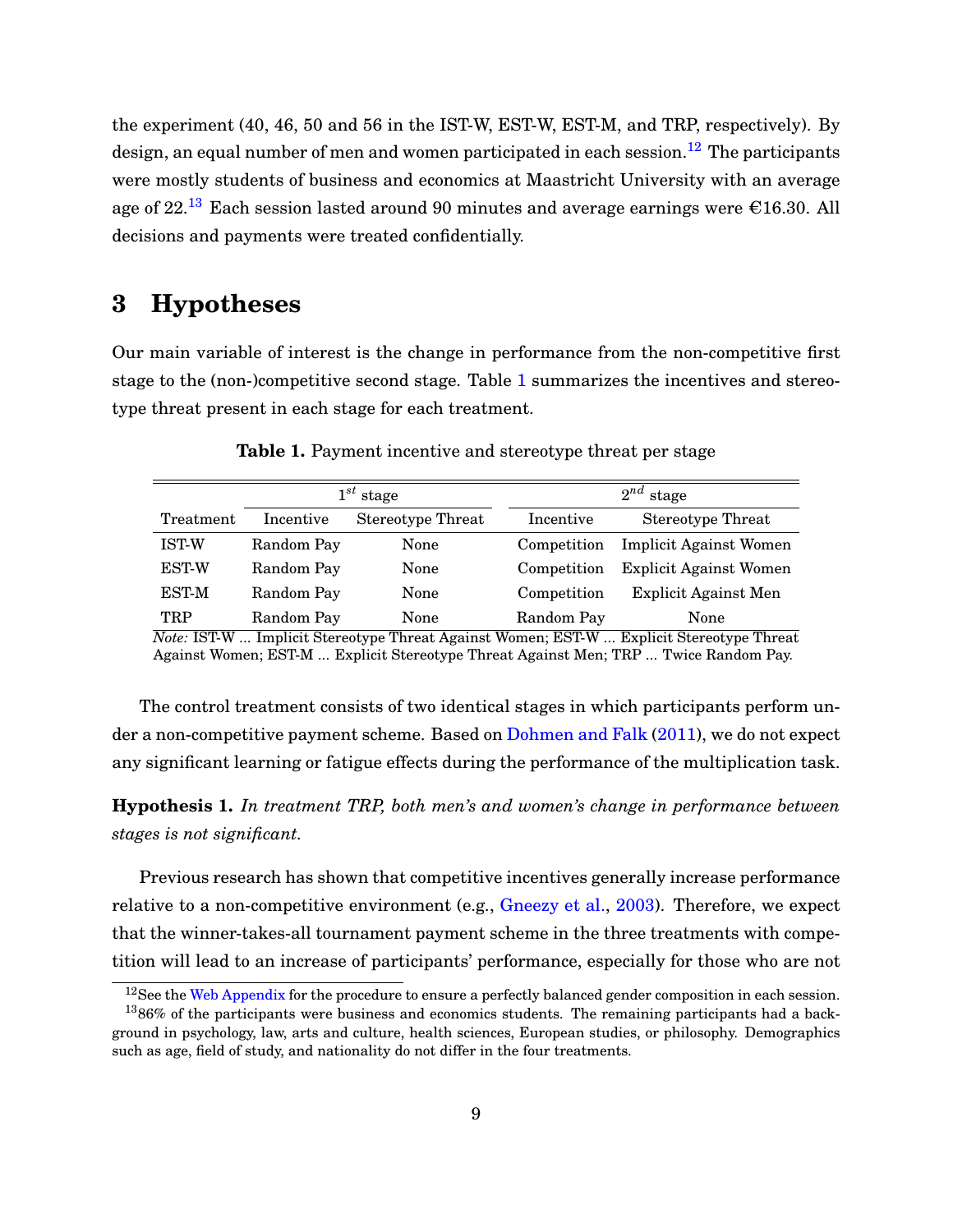<span id="page-12-0"></span>the target of a stereotype threat in the second stage. Note that this is the case for men in both treatments with a stereotype threat against women (IST-W and EST-W) and for women in the treatment with a stereotype threat against men (EST-M).

**Hypothesis 2.** *In IST-W and EST-W, for men there is a significant increase in performance from the first to second stage. For women this is the case in EST-M.*

Stereotype threat theory states that the performance of individuals belonging to a stereotyped target group is harmed relatively to a situation entailing no stereotype threat (e.g., [Steele & Aronson,](#page-31-0) [1995\)](#page-31-0). Therefore, the adverse effect of a stereotype threat should counteract the expected positive effect of the competitive incentives on performance for women in the IST-W and EST-W treatments, and for men in the EST-M treatment. However, before we can state our hypotheses regarding men and women in these treatments, we need to (i) verify that men and women from our participant pool do indeed hold the stereotype that men are better at mathematics, and (ii) measure if and how men and women from our participant pool update their belief about men's and women's mathematics performance after having read the quotes we use to explicitly induce stereotype threats.

For this purpose, we conducted a separate incentivized online experiment with respondents who did not participate in the main experiment but are recruited from the same participant pool.<sup>14</sup> In the first part of the online experiment, respondents' receive an explanation of the non-competitive first stage of the main experiment. Given this information, they are asked to estimate the average number of correct answers by respectively male and female participants during that stage in the main experiment. This provides us with information about their potential stereotyped beliefs. The second part of the online experiment is split into two versions. Half of the male and female respondents read the quote that we use in the main experiment to explicitly induce a stereotype threat against women, whereas the remaining half of male and female respondents read the quote that we use in the main experiment to explicitly induce a stereotype threat against men. Subsequently, in both versions, respondents are asked whether they want to change their initial estimates. This provides us with information about the effectiveness of our explicit stereotype induction.<sup>15</sup>

 $14$ The participants in the online experiment do not differ significantly form the lab participants in terms of age, nationality, and field of study (see the [Web Appendix\)](https://drive.google.com/file/d/0B_nE1lM3ktKNaXpVSm1nV2JuZEE/view).

<sup>&</sup>lt;sup>15</sup>Respondents are rewarded for the accuracy of their estimates. See the [Web Appendix](https://drive.google.com/file/d/0B_nE1lM3ktKNaXpVSm1nV2JuZEE/view) for the full instructions, which provide the details of the monetary incentives.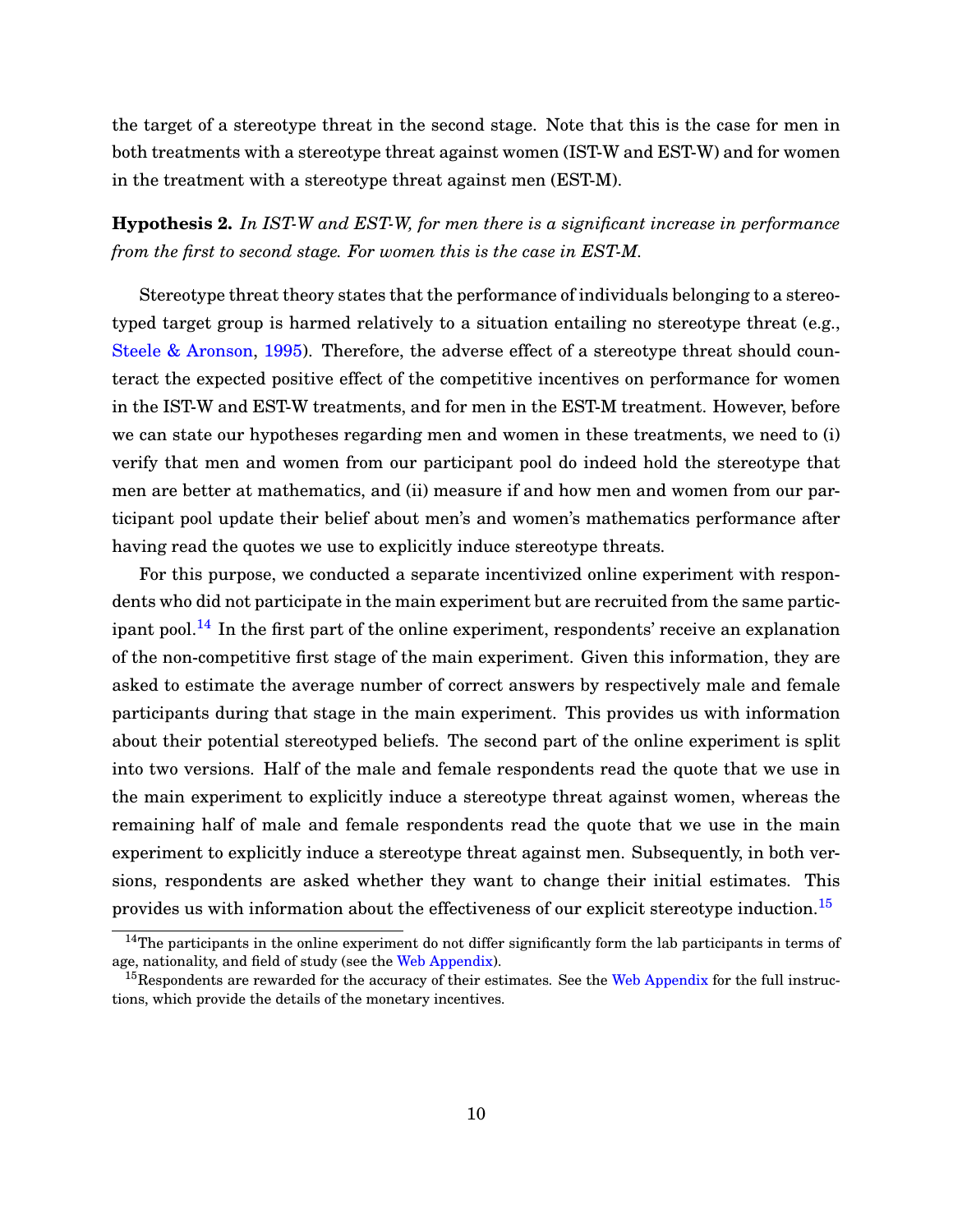|                    |             | Version EST-W $(n = 60)$ | Version EST-M $(n = 60)$ |                              |  |
|--------------------|-------------|--------------------------|--------------------------|------------------------------|--|
|                    | Before info | After EST-W info         |                          | Before info After EST-M info |  |
| Male respondents   | $2.2***$    | $5.8***$                 | $1.9**$                  | $-2.1***$                    |  |
|                    | (6.4)       | (5.2)                    | (5.8)                    | (4.5)                        |  |
|                    | $2.8**$     | $4.9***$                 | $2.7***$                 | $-1.4*$                      |  |
| Female respondents | (6.7)       | (6.4)                    | (4.7)                    | (4.3)                        |  |

<span id="page-13-0"></span>**Table 2.** Online experiment – Average estimate of the gender gap in performance

*Note:* A respondent's estimate of the gender gap in performance equals the respondent's estimate of correct answers of men minus a respondent's estimate of correct answers of women. EST-W (EST-M) refers to the piece of information to explicitly induce a stereotype threat against women (men). The "Before info" part of the questionnaire is the same in both versions. \*\*\*, \*\*, and \* indicates significant at 1%, 5%, and 10%, respectively, based on Wilcoxon Signed-rank tests for the null hypothesis of no gender gap in performance. Standard deviation in parentheses.

In Table 2, we report male and female respondents' estimate of the gender gap in performance of participants in the main experiment, where the gender gap is defined as a respondent's estimate of correct answers of men minus a respondent's estimate of correct answers of women. Before receiving the stereotyping piece of information (columns 'Before info'), both male and female respondents believe that men perform the multiplication task significantly better than women. That is, these data are consistent with men and women from our participant pool holding the stereotype that men are better at mathematics. This gap is significantly different from zero for both male and female respondents, also after having read the quote that women may indeed be worse in mathematics (column 'After EST-W info'). Thus, we can assume that women in our main experiment face a stereotype threat in the implicit as well as explicit stereotype threat treatment, which leads to our next hypoth- $\text{esis}.^{16}$ 

## **Hypothesis 3.** *In IST-W and EST-W, the increase in performance of women between stages is significantly smaller than men's increase in performance.*

Moreover, after having seen the quote stating that women are indeed worse than men in mathematics, female respondents' estimated performance gap is even increased relative to the initial stereotyped beliefs.<sup>17</sup> Thus, we conclude that the explicit induction of a stereotype threat against women in EST-W worked as intended and we formulate our next hypothesis.

<sup>&</sup>lt;sup>16</sup>The hypotheses we present here are also consistent with the model of self-stereotyping proposed by [Bordalo, Gennaioli, and Shleifer](#page-29-0) [\(2014\)](#page-29-0).

<sup>&</sup>lt;sup>17</sup>Female respondents: 2.8 vs. 4.9,  $p = 0.0017$ , Wilcoxon signed-rank test. Our manipulation also worked for men (2.2. vs. 5.8,  $p < 0.001$ , Wilcoxon signed-rank test), but we do not have an a priori hypothesis regarding men's belief updating.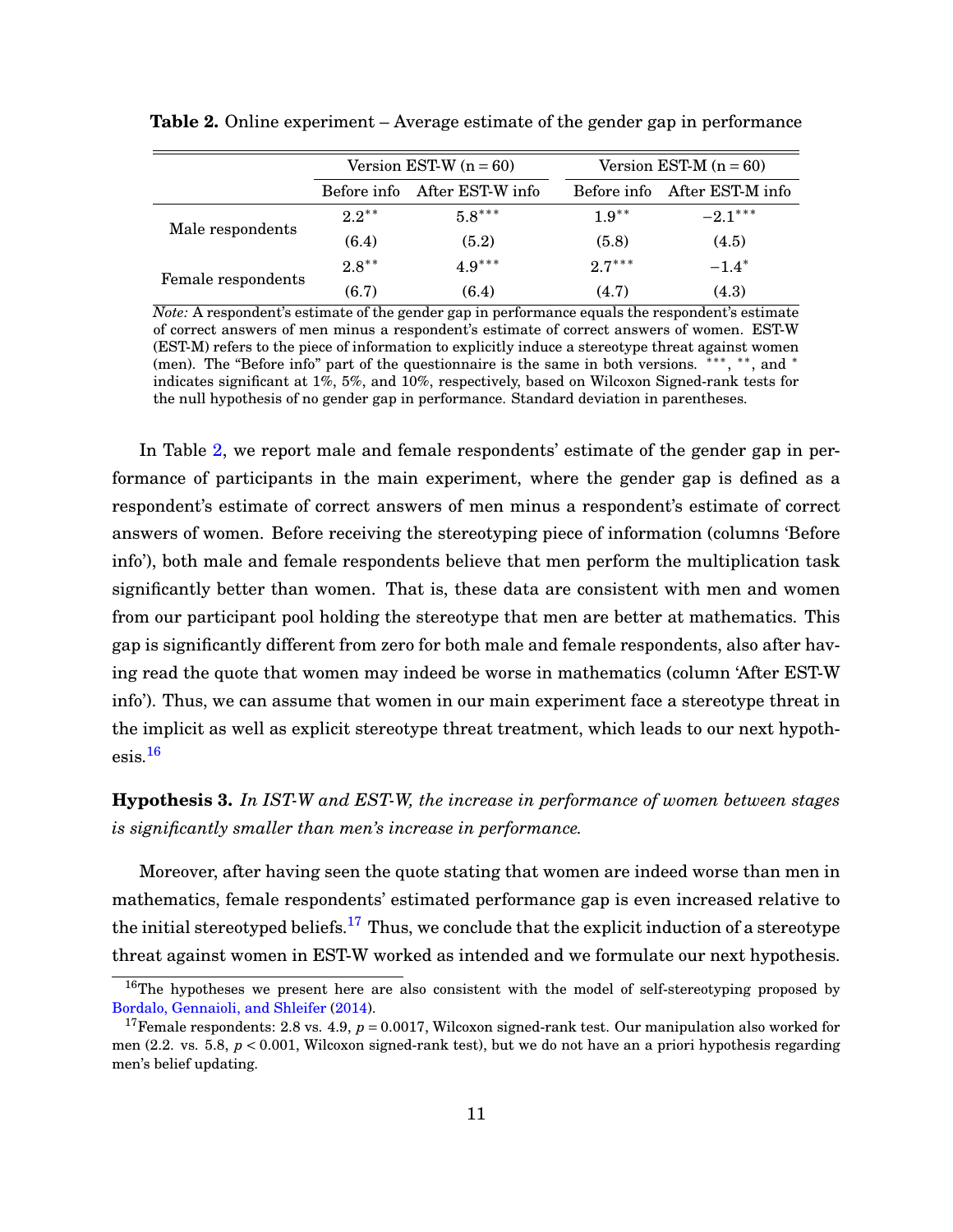<span id="page-14-0"></span>**Hypothesis 4.** *For women, the increase in performance between stages is in EST-W significantly smaller than in IST-W.*

Finally, we see in Table [2](#page-13-0) that male (and female) respondents reverse their initial belief in a gender gap in performance after having seen the quote stating that men are worse than women in mathematics (column 'After EST-M info'). Thus, in EST-M we explicitly induce a stereotype threat against men as intended.<sup>18</sup> This leads to our hypothesis regarding behavior in the EST-M treatment.

**Hypothesis 5.** *In EST-M, the increase in performance between stages of men is significantly smaller than the one of women.*

## **4 Results**

In this section, we first report results regarding gender difference in performance in the non-competitive first stage, followed by results related to our hypotheses. Thereafter, we present a robustness check when controlling for attitudes towards risk and competition. Throughout this section, we use either Wilcoxon signed-rank (WSR) tests or Mann-Whitney  $(MW)$  tests to investigate differences in distributions. All tests are two-sided.<sup>19</sup>

Figure [1](#page-15-0) depicts the cumulative distributions of the number of correct answers during the non-competitive first stage performance pooled across treatments, separately for women and men. The figure shows that the men's performance distribution statistically dominates women's performance distribution, i.e., men perform significantly better than women.<sup>20</sup>

Importantly, the figure also indicates a large inter-individual heterogeneity in performance suggesting that it is important to control for baseline performance, as we do, when investigating the effect of competition on performance in the second stage.

<sup>&</sup>lt;sup>18</sup>Male respondents (Female respondents): 1.9 vs. -2.1 (2.7 vs. -1.4),  $p < 0.001$  in both cases, Wilcoxon signed-rank tests.

 $19W$ e report two-sided tests for all comparisons. For those comparisons where we have a directional hypothesis, the reported tests regarding insignificance are not different when using a one-sided test.

 $^{20}$ The pooled results for men's and women's average number of correct answers in the first stage are: 28.3 (men) vs.  $23.2$  (women),  $p < 0.001$ , MW test, n = 190. We exclude two male participants who participated in treatment EST-W and TRP, respectively, and are clear outliers in terms of performance. These are the only participants who, in both stages, solved all problems available (70) before time elapsed. The results we present are qualitatively the same if we include those two participants.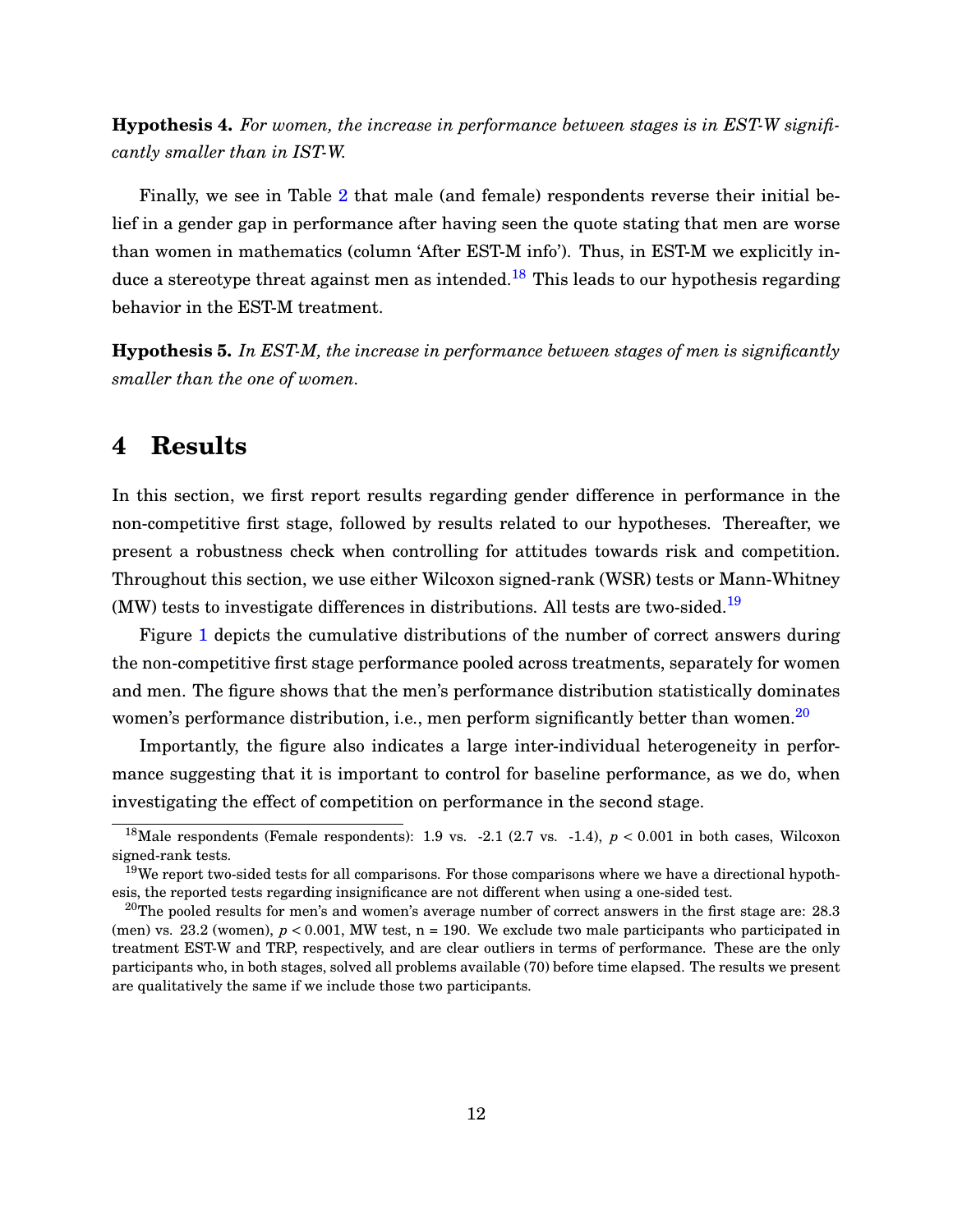<span id="page-15-0"></span>

**Figure 1.** Performance in non-competitive first stage - Women and Men (Cumulative distributions pooled across all treatments)

## **4.1 Hypotheses testing**

To analyze how men and women respond to competitive incentives in a mixed-gender competition, we make two types of comparisons. First, we compare both men's and women's performance in the non-competitive stage to their performance in the competitive stage. Second, to evaluate possible gender differences in the response to competition, we perform a difference in difference analysis, comparing men's change in performance between stages to women's change in performance.

Table [3](#page-16-0) summarizes the performance (i.e, the number of correctly solved multiplications) of women and men in each treatment and also reports the change in performance from the first to the second stage for women and men, within each treatment. In addition, Figure [2](#page-17-0) depicts the cumulative distributions in performance change separately for men and women, also in each treatment. In the following, we focus on our main variables of interest which are the change in performance from stage 1 to stage 2 and how this change differs between genders.

We first analyze behavior in the Twice Random Pay (TRP) treatment, which also informs us about whether we have to take into account learning or fatigue effects. In this treatment, men increase their performance by +0.3 correct answers and women decrease it by −0.9 correct answers. None of these differences is significant (women:  $p = 0.515$ , men:  $p = 0.819$ , WSR tests). $21$  We summarize this observation in our first result.

 $^{21}$ In addition, we find for both genders a substantial overlap between the cumulative distributions of the first and second stage performance (see the [Web Appendix\)](https://drive.google.com/file/d/0B_nE1lM3ktKNaXpVSm1nV2JuZEE/view).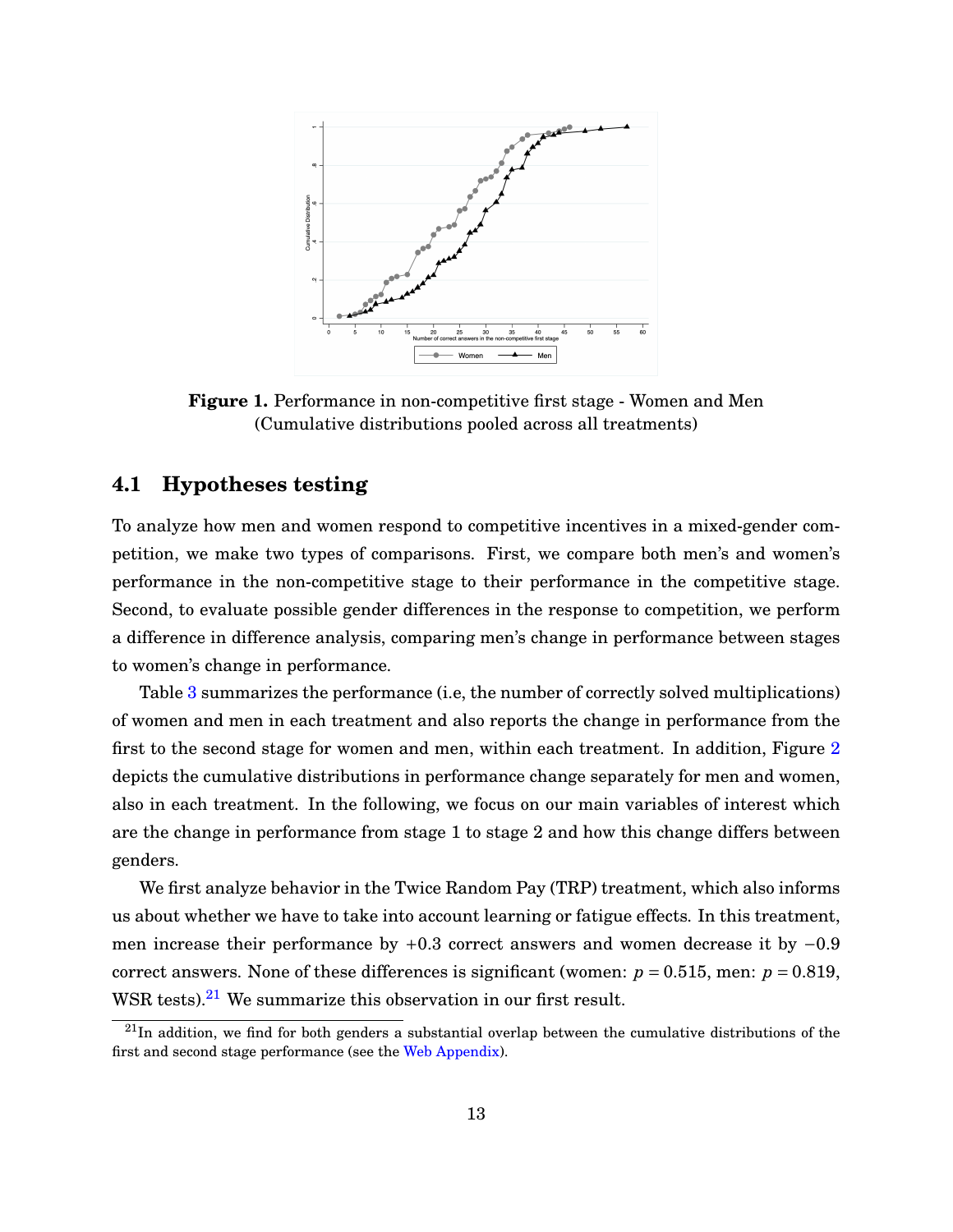<span id="page-16-0"></span>

|                 | TRP     |         |         | <b>IST-W</b> |         | <b>EST-W</b> |         | <b>EST-M</b> |  |
|-----------------|---------|---------|---------|--------------|---------|--------------|---------|--------------|--|
|                 | Women   | Men     | Women   | Men          | Women   | Men          | Women   | Men          |  |
| No competition  | 25.7    | 30.4    | 21.8    | 23.9         | 23.7    | 30.8         | 21.3    | 27.2         |  |
|                 | (11.58) | (10.35) | (10.79) | (11.54)      | (9.71)  | (10.10)      | (8.84)  | (9.45)       |  |
| Competition     | 24.8    | 30.7    | 26.2    | 28.0         | 26.7    | 35.4         | 23.6    | 25.6         |  |
|                 | (15.33) | (10.13) | (11.25) | (13.23)      | (11.12) | (12.97)      | (11.38) | (10.33)      |  |
| Change          | $-0.9$  | $+0.3$  | $+4.4$  | $+4.1$       | $+3.0$  | $+4.6$       | $+2.3$  | $-1.6$       |  |
| <i>p</i> -value | 0.515   | 0.819   | 0.019   | 0.012        | 0.044   | 0.004        | 0.090   | 0.269        |  |

**Table 3.** Performance in non-competitive and competitive stages

*Note:* TRP ... Twice Random Pay; IST-W ... Implicit Stereotype Against Women; EST-W ... Explicit Stereotype Against Women; EST-M ... Explicit Stereotype Against Men. Numbers indicate average number of correct answers, standard deviations in parentheses. Change equals performance in competitive second stage minus non-competitive first stage, *p*-values are based on Wilcoxon signed-ranks tests.

**Result 1.** *In the Twice Random Pay treatment, men's and women's change in performance between stages is not significant.*

This result supports our first hypothesis and shows that there is neither a fatigue nor an experience effect for both genders. For completeness, we also note that the change in performance does not differ between women and men (*p* = 0.582, MW test; see also Figure [2a\)](#page-17-0). Therefore, it is safe to assume that repetition does not effect the performance of our participants.

Hypothesis [2](#page-12-0) states that when there is no stereotype threat then both men and women increase their performance from the non-competitive to the competitive stage. Men do not face a stereotype threat in the treatments IST-W and EST-W and Table 3 shows that in both treatments men's performance indeed increases significantly. For women, there is no stereotype threat in EST-M and their performance is increased in this treatment, albeit only at the 9% significance level. Thus, our second hypothesis is largely supported and we summarize in our next result.

**Result 2.** *When there is no stereotype threat, both men and women increase their performance (marginally) significantly from the non-competitive to the competitive stage.*

Next we analyze if Hypothesis [3](#page-13-0) is supported which refers to a comparison of the change in performance of men and women between stages. Specifically, it states that whenever there is an implicit or explicit stereotype threat against women, then their increase in performance (if any) is smaller than the increase in performance of men. Figures  $2b$  and  $2c$  depict the cumulative distributions of performance changes of men and women in both treatments with a stereotype threat against women (IST-W and EST-W). For both treatments, the distributions show a significant overlap, suggesting that there is no difference in performance change between men and women. This impression is corroborated by statistical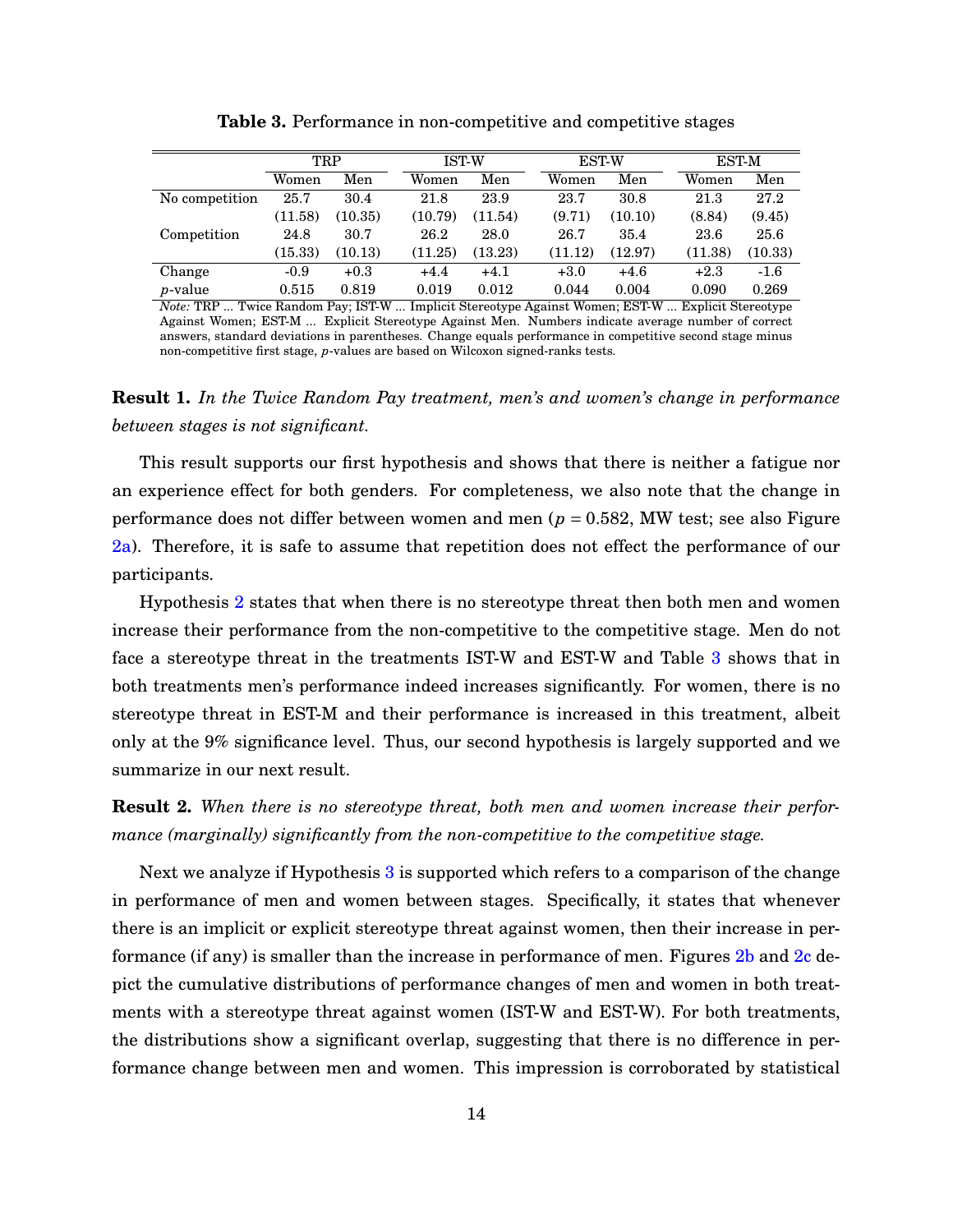<span id="page-17-0"></span>

**Figure 2.** Performance change between first and second stage – Women and Men (Cumulative distributions separate by treatments)

tests. In both treatments the changes in performance of men and women are indistinguishable (IST-W,  $p = 0.968$ ; EST-W,  $p = 0.510$ ; MW tests). Thus our third hypothesis is not supported and we summarize this finding in the following result.

**Result 3.** *When there is a stereotype threat against women, there is no difference between men an women in the change of performance between stages.*

Importantly, the reason that there is no difference between men and women is that the latter, just as men, significantly increase their performance from the non-competitive to the competitive stage. This can be seen from Table [3](#page-16-0) which reports a significant performance increase of women in both treatments with a stereotype threat against women (IST-W: *p* = 0.019, EST-W:  $p = 0.044$ ; WSR tests). We summarize these observations in our next result.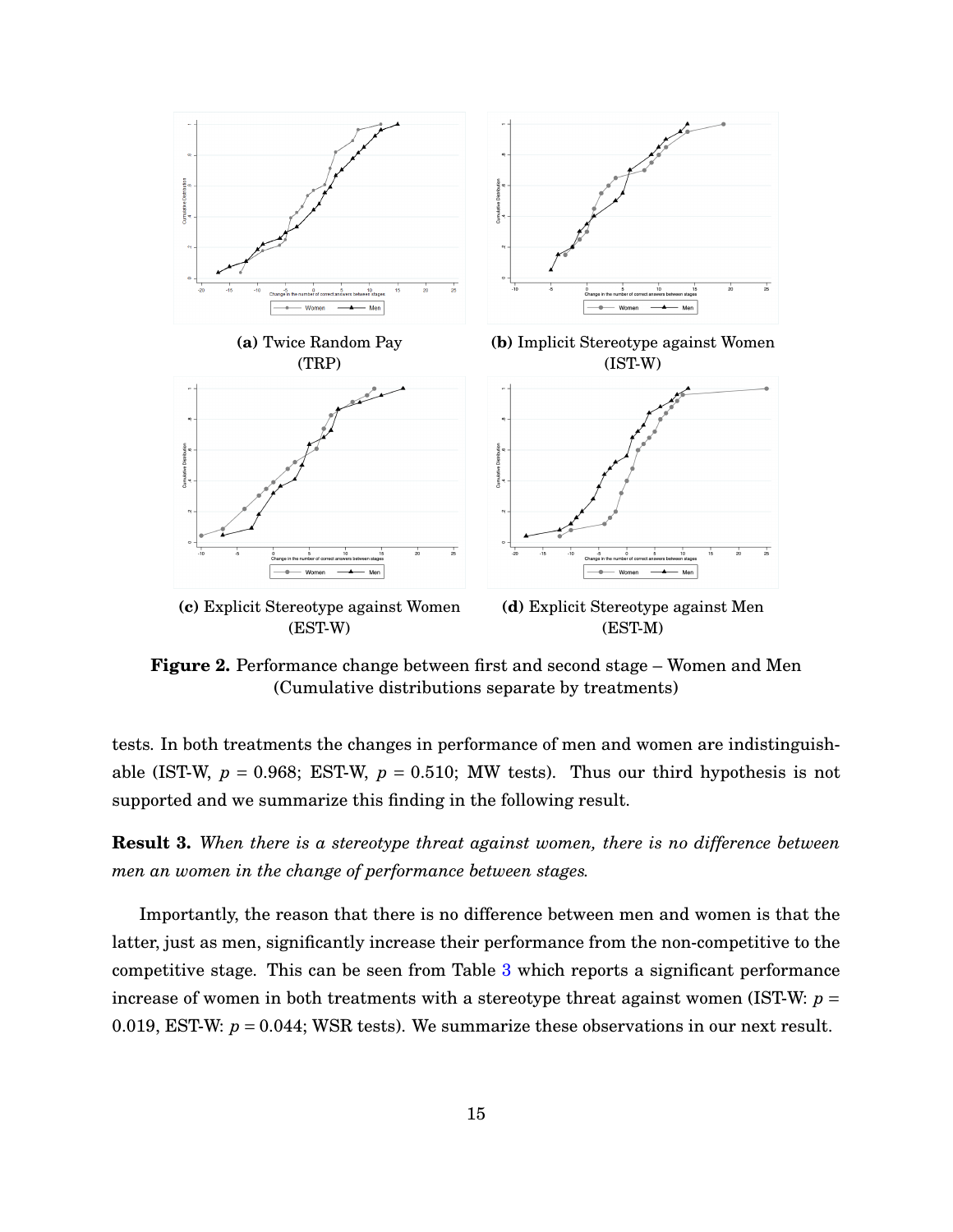**Result 4.** *Women significantly increase their performance between stages even if there is stereotype threat against women.*

Note that the last two results are in contrast to a number of studies showing that women do not increase their performance in response to competitive incentives or do so less strongly than me do.

The final hypotheses regarding women behavior compares their change in performance from the non-competitive to the competitive stage when faced with an implicit versus an explicit stereotype threat (Hypothesis [4\)](#page-14-0). Figure 3 shows the cumulative distributions of women's performance changes between stages for both treatments. There is a considerable overlap of the distributions suggesting that there is no difference, which is corroborated by a statistical test ( $p = 0.600$ , MW test). Thus, we do not find support for Hypothesis [4.](#page-14-0)



**Figure 3.** Change in performance from non-competitive to competitive stage - Women only (Cumulative distributions for IST-W and EST-W)

**Result 5.** *Women's change in performance between stages is not significantly different in the Implicit and Explicit Stereotype Threat treatments.*

Our last hypothesis compares the performance change of men and women between stages in the treatment with an explicit stereotype threat against men. Figure [2d](#page-17-0) shows the cumulative distributions of these changes for men and women. We see that men's distribution consistently lies above women's distribution pointing at a difference between genders. A MW test returns that the difference is significant at  $p = 0.066$ . Thus our Hypothesis [5](#page-14-0) receives marginal statistical support. Interestingly, the difference in performance change when there is an explicit stereotype threat against men has two sources. First, in contrast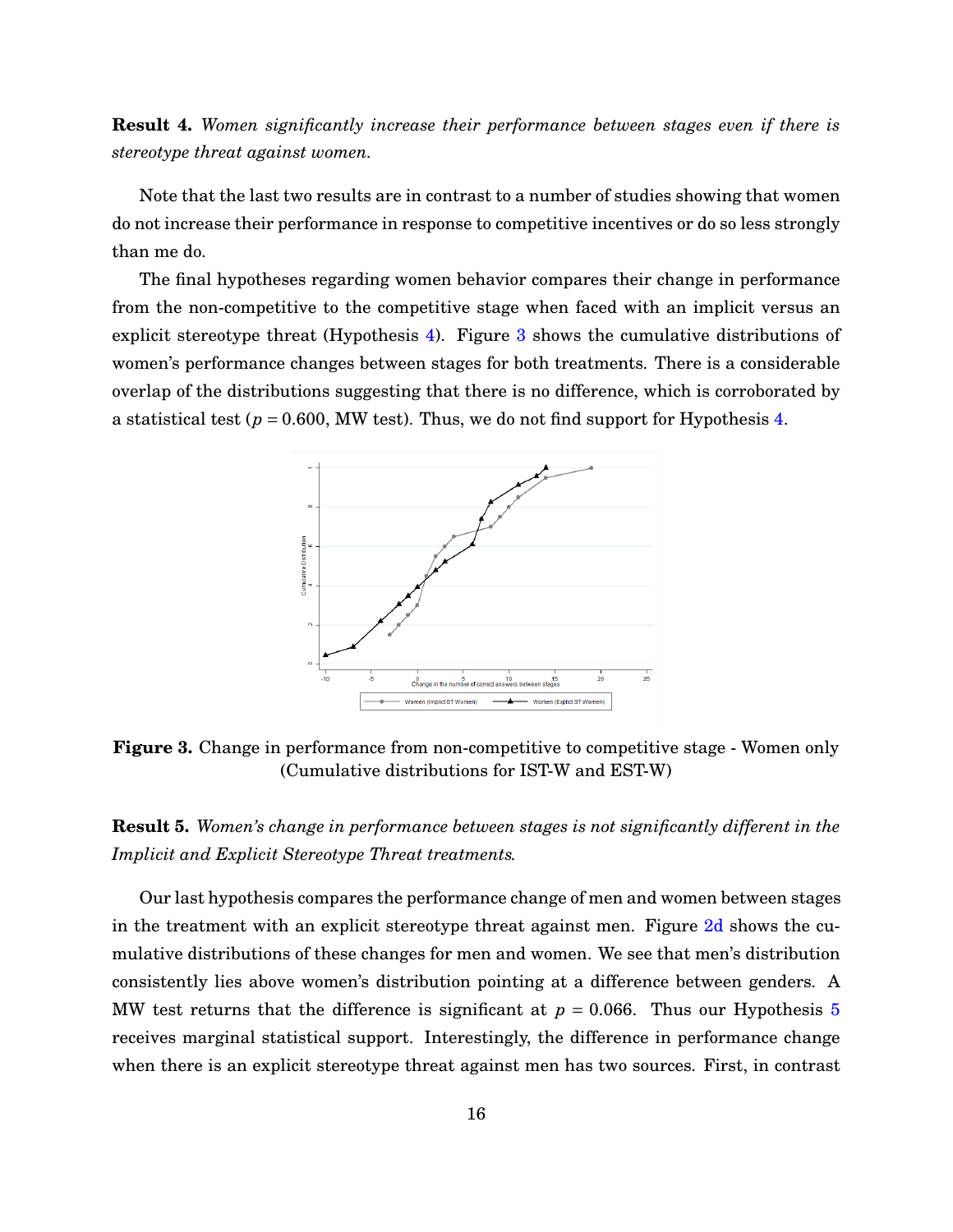to all other competition treatments, men do not increase their performance from the noncompetitive to the competitive stage; in fact, their performance at the competitive stage is insignificantly worse than at the non-competitive stage (see Table [3,](#page-16-0) EST-M: Men). Second, women marginally significantly increase their performance between stages (see Table [3,](#page-16-0) EST-M: Women).

**Result 6.** *When there is an explicit stereotype threat against men, women increase their performance marginally significantly more than men do. This holds because men do not increase their performance, whereas women do increase it.*

In a nutshell, we find supportive evidence for Hypotheses [1](#page-11-0) and [2](#page-12-0) and, at the marginal significance level, also for Hypotheses [5.](#page-14-0) In contrast, Hypotheses [3](#page-13-0) and [4](#page-14-0) are rejected. The reason why we do not find support for the latter two hypotheses is because women respond significantly positive to competitive incentives despite an implicit or even explicit stereotype threat against them. This is in contrast to what could be expected given the published literature on how women respond to competitive incentives.

We next discuss if the presented results are robust when controlling for some individual characteristics that are arguably important in environments with competitive incentives. An important feature of the competitive stage is that the payment participants receive depends not only on their own performance but also on the performance of another participant. Therefore, gender differences in confidence levels regarding their relative performance might affect behavior under competition. Moreover, possible gender differences in risk attitude (e.g., [Croson & Gneezy,](#page-29-0) [2009\)](#page-29-0) and competitive attitude might also cause gender differences in performance, especially at the competitive stage.

Recall that we elicited confidence levels by asking participants to rank their performance in the first stage by indicating the likelihood that 0, 1, 2, 3, or 4 of four other randomly chosen participants performed better at this stage. We find a clear gender difference in confidence levels. Specifically, 19.6% of men believe that none of the other four participants were performing better, whereas for women this the case only for 8.7%. Equivalently, 21.3% of women believe that they performed worse than all four members of the comparison group, but for men this number amounts to only 7.7%. These gender difference in confidence levels is statistically significant. Moreover, using the risk questionnaire from [Dohmen et al.](#page-29-0) [\(2011\)](#page-29-0) and a competition attitude measure based on the Mach-IV test, we also find that women are significantly less risk tolerant and less competitive than men. $^{22}$ 

 $22$ For a detailed discussion of the results regarding confidence, risk attitude, and competitive attitude, see the [Web Appendix.](https://drive.google.com/file/d/0B_nE1lM3ktKNaXpVSm1nV2JuZEE/view)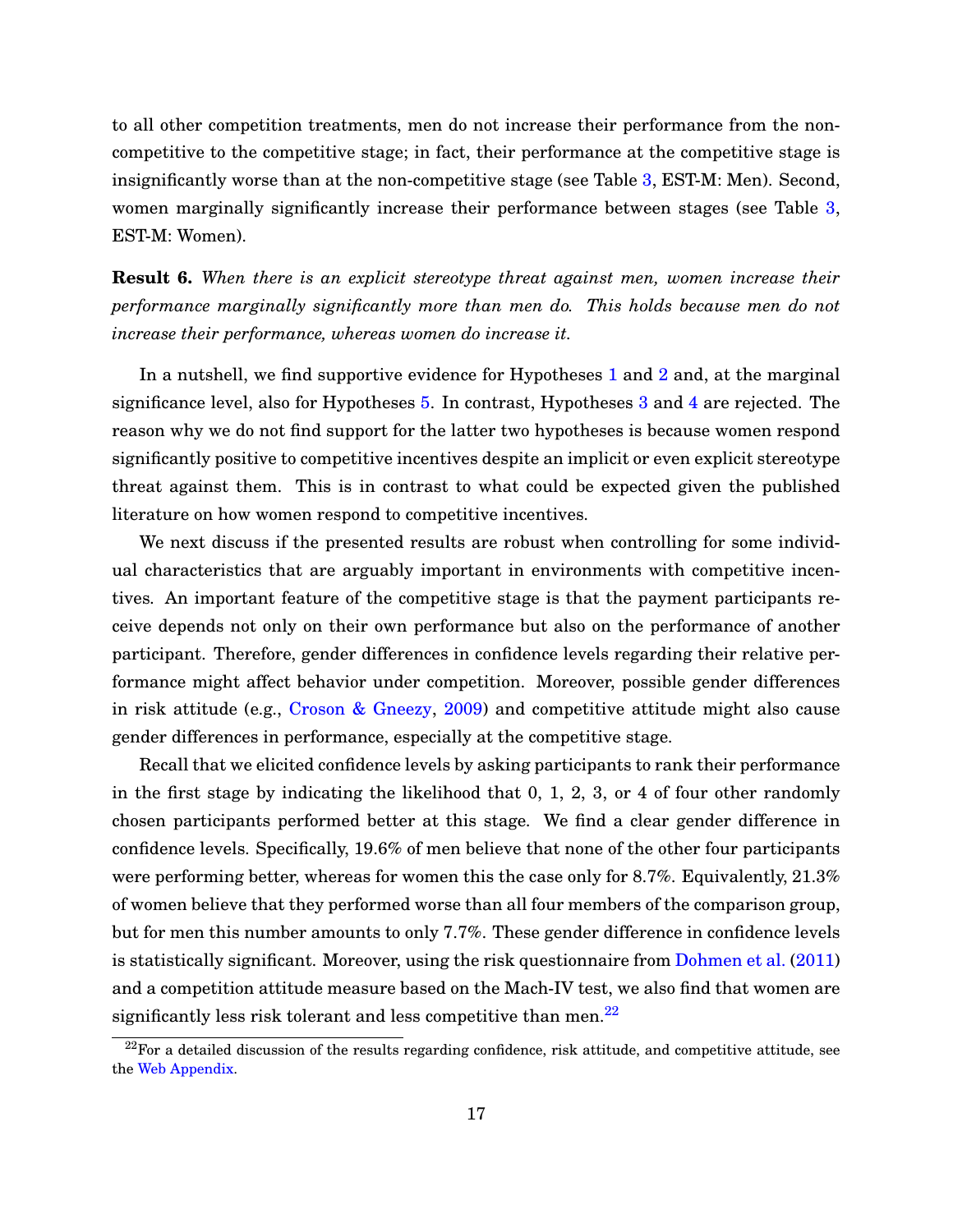To determine if and how these factors jointly affect the change in performance between stages, and evaluate whether the treatment effects on men's and women's competitive performance are robust to controlling for these factors, we run regression analyses, which are reported in Table [4.](#page-21-0) In specifications (1) and (2) the Twice Random Pay treatment is the omitted category, in specification (3) the omitted category are men in the Twice Random Pay treatment, and in specification (4), which looks at women's performance only, it is the IST-W treatment. The variables *IST-W*, *EST-W*, and *EST-M* are dummy variables representing the three competition treatments. *Women* is a dummy variable taking on value 1 when the participant is female and the variables *Women* × *IST-W (EST-W) [EST-M]* interact female participants with each of the competition treatments. *Per-non-comp* is a continuous variable that controls for performance at the non-competitive first stage and *Confidence*, *Risk*, and *Competitive* are continuous control variables for the respective individual characteristics discussed above.<sup>23</sup>

Specifications (1) and (2) separately investigate the behavior of men and women, respectively. The coefficient estimates show that the (in)significant results regarding men's and women's behavior that we identified above are robust. The same holds when we directly compare men's to women's response to competition—see the (in)significant interaction terms in specification (3)—and when we directly compare women's competitive response in the EST-W treatment to their response in the IST-W treatment (see the insignificant coefficient of *EST-W* in regression (4)). These observations lead to our next result.

**Result 7.** *The treatment effects regarding the change in performance between stages are robust when controlling for confidence level, risk attitude, and competitive attitude.*

### **4.2 Is there a stereotype threat shadow? A robustness check**

Overall, the results we obtained are not in line with stereotype threat theory, except for the treatment with an explicit stereotype threat against men. As a robustness check, we look at the data from a different angle, namely by contrasting gaps in performance between groups. The idea is to compare the performance of two groups engaging in the same task in different situations. In one situation, no group faces a stereotype threat and, in another situation, one group is negatively stereotyped whereas the other group is not. Stereotype

<sup>23</sup>*Confidence* can take on values 0, 1, 2, 3, and 4 with lower numbers indicating higher confidence, *Risk* can take on integer values from 0 to 10 with higher numbers indicating higher risk tolerance, and *Competitive* can take on integer values ranging from 20 to 140 with higher scores indicating stronger competitive attitudes.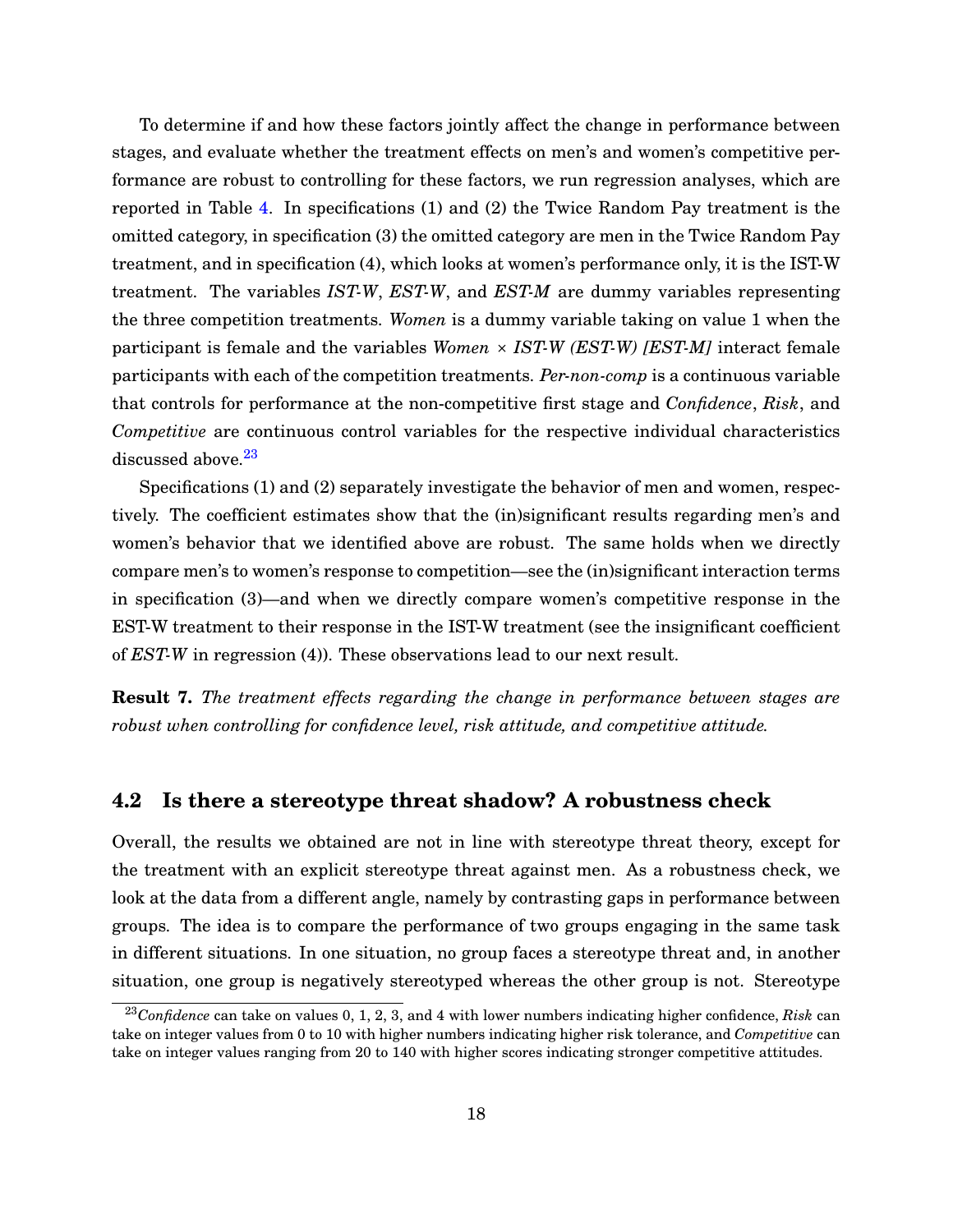| Dependent variable:  | change in performance between stages |              |               |            |  |  |
|----------------------|--------------------------------------|--------------|---------------|------------|--|--|
|                      |                                      | Women<br>Men |               | Women      |  |  |
|                      | (1)                                  | (2)          | Pooled<br>(3) | (4)        |  |  |
| $\overline{IST-W}$   | $2.930*$                             | $5.462***$   | $3.668***$    | base group |  |  |
|                      | [1.887]                              | [2.064]      | [1.857]       |            |  |  |
|                      |                                      |              |               |            |  |  |
| EST-W                | $4.302**$                            | $4.051***$   | $4.461**$     | $-0.780$   |  |  |
|                      | [1.885]                              | [2.067]      | [1.861]       | [2.001]    |  |  |
| EST-M                | $-2.008$                             | $3.174*$     | $-1.496$      | n.a.       |  |  |
|                      | [2.162]                              | [1.825]      | [2.051]       |            |  |  |
| Women                |                                      |              | $-0.553$      | n.a.       |  |  |
|                      |                                      |              | [1.877]       |            |  |  |
| $Women \times IST-W$ |                                      |              | 1.959         |            |  |  |
|                      |                                      |              | [2.699]       |            |  |  |
| $Woman \times EST-W$ |                                      |              | $-0.085$      |            |  |  |
|                      |                                      |              |               |            |  |  |
|                      |                                      |              | [2.693]       |            |  |  |
| $Woman \times EST-M$ |                                      |              | 4.964*        |            |  |  |
|                      |                                      |              | [2.706]       |            |  |  |
| Perf-non-comp        | $-0.064$                             | 0.107        | 0.263         | $-0.020$   |  |  |
|                      | [0.088]                              | [0.061]      | [0.051]       | [0.113]    |  |  |
| Confidence           | $-0.550$                             | 1.476*       | 0.662         | 1.539      |  |  |
|                      | [1.102]                              | [0.757]      | [0.610]       | [1.159]    |  |  |
| Risk                 | $0.749**$                            | 0.158        | $0.470*$      | 0.704      |  |  |
|                      | [0.301]                              | [0.376]      | [0.239]       | [0.471]    |  |  |
|                      |                                      |              |               |            |  |  |
| Competitive          | $0.089*$                             | 0.103        | $0.093**$     | 0.010      |  |  |
|                      | [0.050]                              | [0.073]      | [0.046]       | [0.099]    |  |  |
| Intercept            | 3.29                                 | 0.400        | 1.084         | 7.161      |  |  |
|                      | [4.627]                              | [8.008]      | [4.293]       | [10.551]   |  |  |
| Other controls       | <b>YES</b>                           | <b>YES</b>   | <b>YES</b>    | <b>YES</b> |  |  |
| Observations         | 94                                   | 96           | 190           | 43         |  |  |
| $\,R^2$              | 0.246                                | 0.157        | 0.173         | 0.130      |  |  |

<span id="page-21-0"></span>**Table 4.** Linear regression model of change in performance between stages

*Note:* The continuous variables are demeaned for better interpretation of the coefficient values (e.g., *Non-competitive performance*<sub>*i*</sub> = actual non-competitive performance<sub>*i*</sub> - sample mean of non-competitive perfor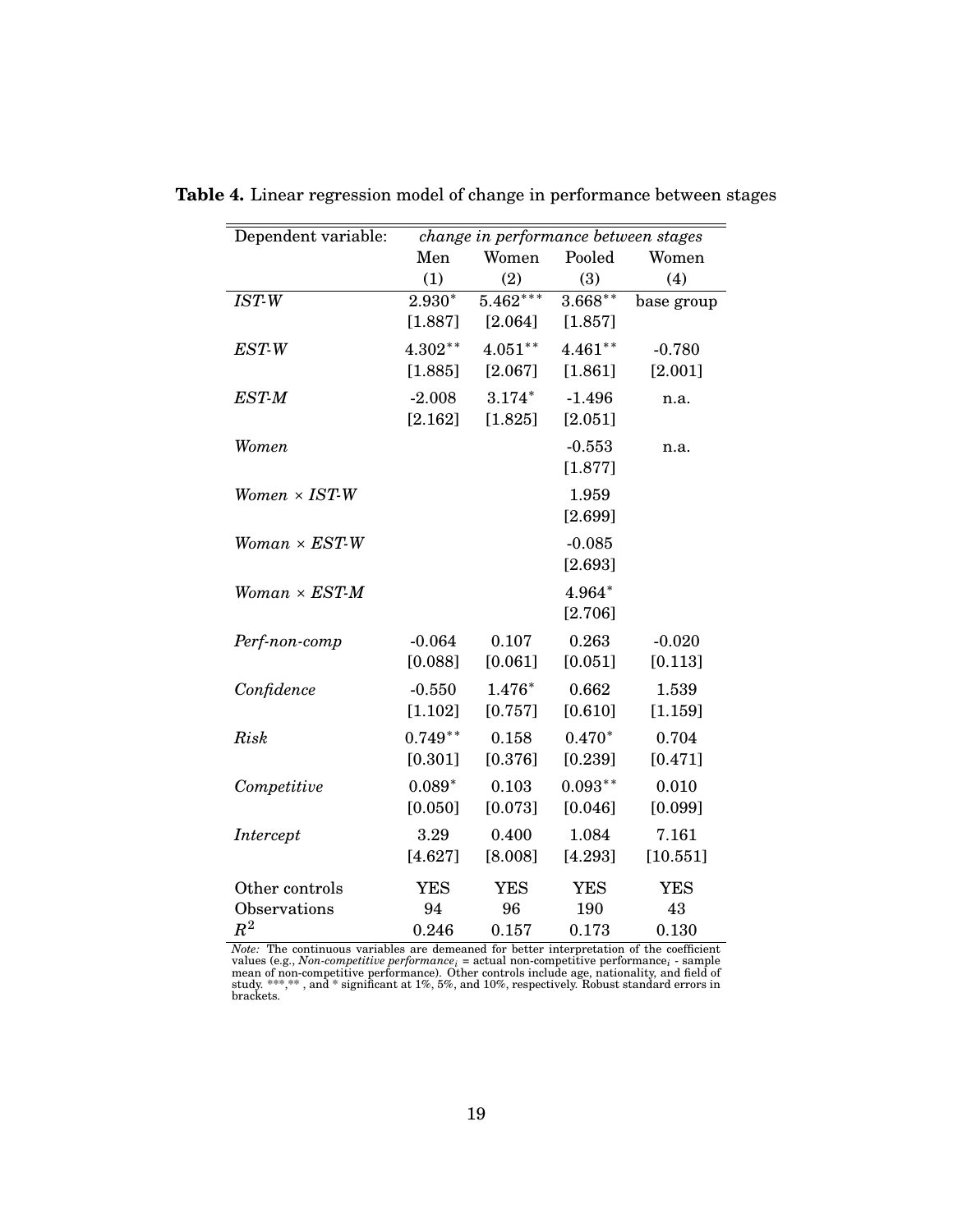threat theory would predict that under such circumstances the difference in performance between the two groups differs between the two situations because the performance of the stereotyped group is harmed in the situation entailing a stereotype threat.

In the non-competitive stage, at which neither men nor women are exposed to a stereotype threat, we observe that the gender gap in performance favors men in each treatment. Stereotype threat theory would predict that the gender gap in performance (i) increases in the second stage of the IST-W and EST-W treatments, (ii) decreases in the second stage of the EST-M treatment, and (iii) stays the same at the second stage of the TRP treatment. To test these predictions, we compare in each treatment the gender gap in performance in the second stage to the gender gap in performance in the first stage.

Figure [4](#page-23-0) displays the average gender gap in performance at each stage, separately for each treatment. $24$  The figure clearly shows that in the TRP treatment, with no stereotype threat at both stages, and in both treatments with a stereotype threat against women at the second stage (IST-W and EST-W), the difference of the gender gaps between stages are small and insignificant (TRP:  $p = 0.580$ , IST-W:  $p = 0.970$ , EST-W:  $p = 0.603$ ; WSR tests).<sup>25</sup>

In contrast, in the EST-M treatment, with an explicit stereotype threat against men, the average gap in performance between genders is substantially reduced in the second stage, and the reduction is significant at  $p = 0.082$  (first stage vs. second stage: 6 vs. 2). We summarize these observations in our next result.

**Result 8.** *When there is a stereotype threat against women, the observed change in the gender performance gap between the non-competitive and competitive stage is not consistent with explanations based on stereotype threat theory, but it is consistent with it when there is an explicit stereotype threat against men.*

Overall, our results do not support the common finding that women's performance is impaired in situations entailing a mathematical stereotype threat against women. However, we do find evidence for the adverse effect of a stereotype threat on performance of men when we explicitly induce a stereotype threat against men. The relative worsening of men's performance in our setting when informed about women's superior ability in mathe-

<sup>&</sup>lt;sup>24</sup>The average gender gap in performance at the second stage equals  $\sum_{i=1}^{n} (2^{nd} stage\ performance\ male_i 2^{nd}$ *stage performance female*<sub>*i*</sub>) $\frac{1}{n}$ , in which *n* is the total number of pairs that are formed for the competition in the second stage. The average gender gap in performance at the first stage equals  $\sum_{i=1}^n (1^{st}$ stage performance male $_i$  −  $1^{st}$ stage performance female $_i$ ) $\frac{1}{n}$ , using the pairs that are formed for the second stage. To compute the gender gaps in the TRP treatment, we use in both stages the pairs that we form to determine who gets paid in the second stage.

<sup>&</sup>lt;sup>25</sup>The average gender gaps at stage 1 and stage 2 are: TRP: 4.9 vs. 6, IST-W: 2.1 vs. 1.8, EST-W: 7.5 vs. 8.5.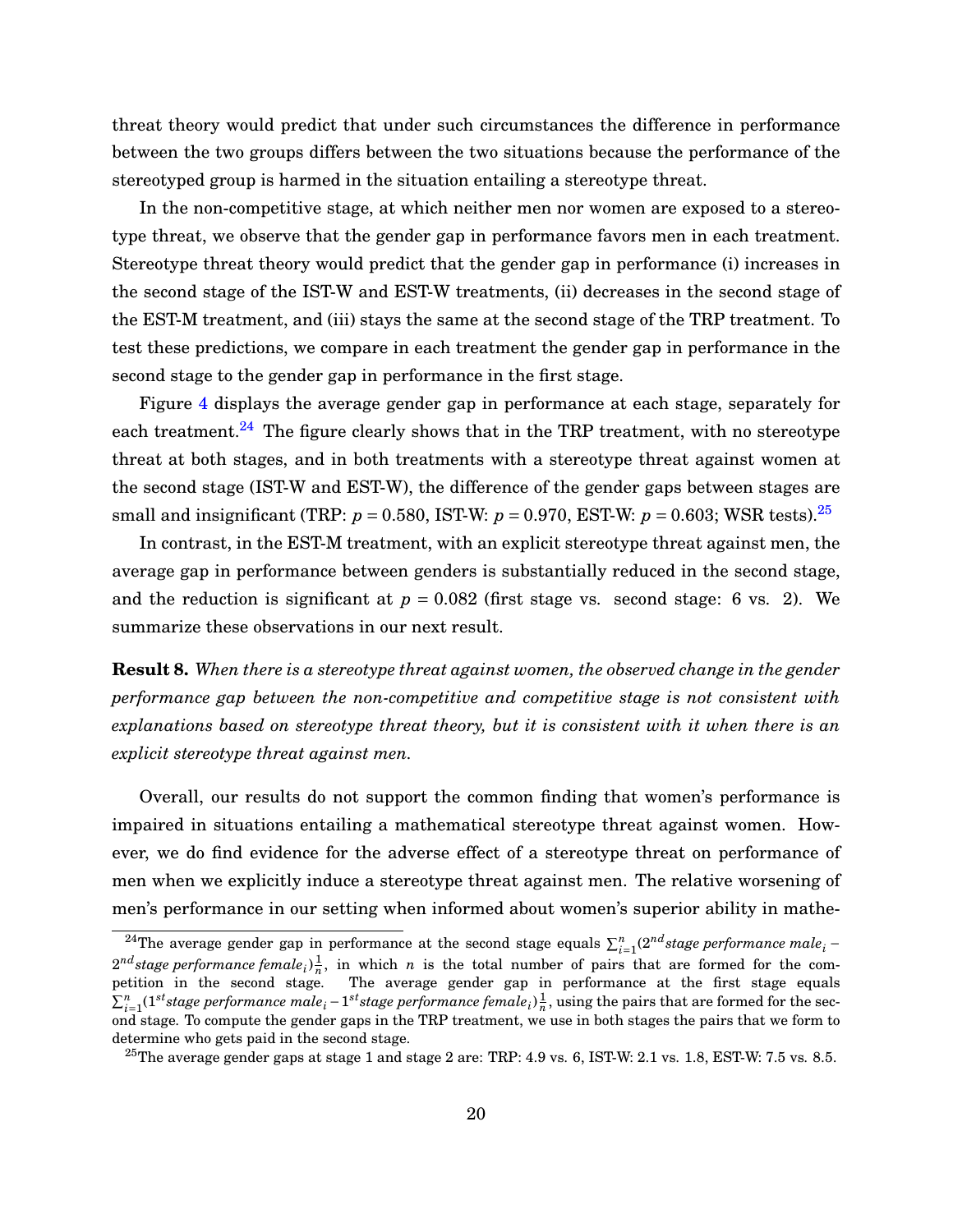<span id="page-23-0"></span>

**Figure 4.** Gender gap in performance at each stage

matics is significant, even though men are not considered to be a group that is prone to a mathematical stereotype threat.<sup>26</sup>

## **4.3 Attempts and accuracy**

Changes in performance between stages may be due to two non-exclusive reasons. It could be that participants make fewer attempts to solve the multiplication problems or that they make more errors, that is, that their accuracy rate of attempts decreases. In this section, we provide an exploratory analysis of these possibilities.

Table [5](#page-24-0) reports participants' average number of attempts to solve problems and their accuracy rate, defined as the number of correct answers over the number of attempts, in both stages. For both measures, the table also shows the difference between stages and whether these differences are significant. In the TRP treatment, as one would expect, neither men's nor women's number of attempts and accuracy rate differ significantly between

 $^{26}$ According to stereotype threat theory, the worsening of performance should be especially observed if the targeted group is prone to the stereotype threat. However, proneness is not a necessary condition to experience stereotype threat. For instance, [Aronson et al.](#page-29-0) [\(1999\)](#page-29-0) find that Caucasian men perform worse in math-tests when informed about male Asian-Americans' superior ability in mathematics.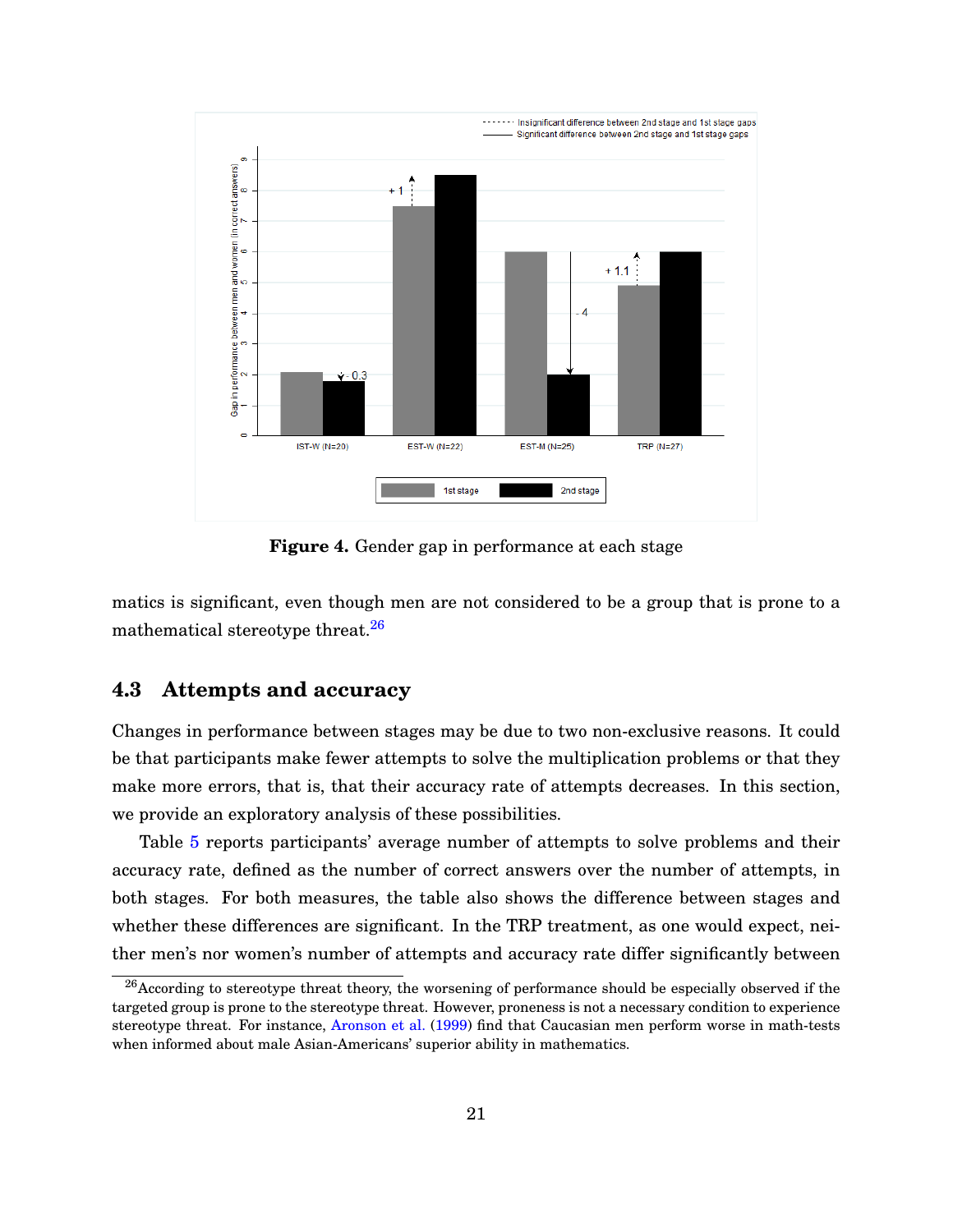<span id="page-24-0"></span>

|              |       |                | Average number of attempts |            | Average accuracy rate |                   |             |  |
|--------------|-------|----------------|----------------------------|------------|-----------------------|-------------------|-------------|--|
|              |       | $1^{st}$ stage | $2^{nd}$ stage             | Difference | $1^{st}$ stage        | $2^{nd}$<br>stage | Difference  |  |
|              | Women | 31.35          | 31.65                      | 0.30       | 0.851                 | 0.821             | $-0.030$    |  |
| TRP          | Men   | 36.44          | 37.07                      | 0.63       | 0.817                 | 0.822             | 0.004       |  |
|              | Women | 28.55          | 33.05                      | $4.5***$   | 0.737                 | 0.779             | 0.042       |  |
| IST-W        | Men   | 29.4           | 32.95                      | $3.55***$  | 0.802                 | 0.841             | 0.039       |  |
| EST-W        | Women | 29.35          | 32.13                      | $2.78***$  | 0.795                 | 0.823             | 0.028       |  |
|              | Men   | 35.86          | 41.55                      | $5.69***$  | 0.848                 | 0.836             | $-0.012$    |  |
| <b>EST-M</b> | Women | 26.76          | 29.64                      | $2.88***$  | 0.752                 | 0.758             | 0.006       |  |
|              | Men   | 31.72          | 31.80                      | 0.08       | 0.850                 | 0.785             | $-0.065***$ |  |

**Table 5.** Attempts and accuracy rate

*Note:* A participant's accuracy rate equals the number of correct answers divided by the number of attempts to solve problems. We do not include two female participants in the Twice Random Pay treatment because they did not attempt any question in the second stage (we interpret their behavior as indicative of boredom). \*\*\* and \*\* significant at 1% and 5%, respectively, derived from Wilcoxon signed-rank tests.

stages. In contrast, in both treatments with a competitive second stage and a stereotype threat against women (IST-W and EST-W) both men and women significantly increase their number of attempts without jeopardizing their accuracy of answers, as the latter does not change significantly. Interestingly, the pattern is very different in the treatment where we induce a stereotype threat against men (EST-M). There, women significantly increase their number of attempts from the first to the second stage, whereas men do not. In addition, the accuracy of answers is unchanged for women but decreases significantly for men.

**Result 9.** *When there is competition in the second stage, women increase their number of attempts without a change in the accuracy rate, irrespective of the stereotype threat. In contrast, when there is a stereotype threat against men, men do not increase their number of attempts and exhibit a decrease in the accuracy of answers.*

The distinct behavior of men in the EST-M treatment invites further scrutiny. In what follows, we shed some more light on the performance of men in this treatment. Specifically, we examine men's change in performance between stages broken down into three periods of 100 seconds to test whether the poorer performance of men persists over the whole 5 minutes of competition.

Table [6](#page-25-0) reports men's change in the number of attempts and accuracy rates between stages for those three periods, separately for the treatments where they face no stereotype threat (IST-W & EST-W) and for the treatment where they do face one (EST-M). The table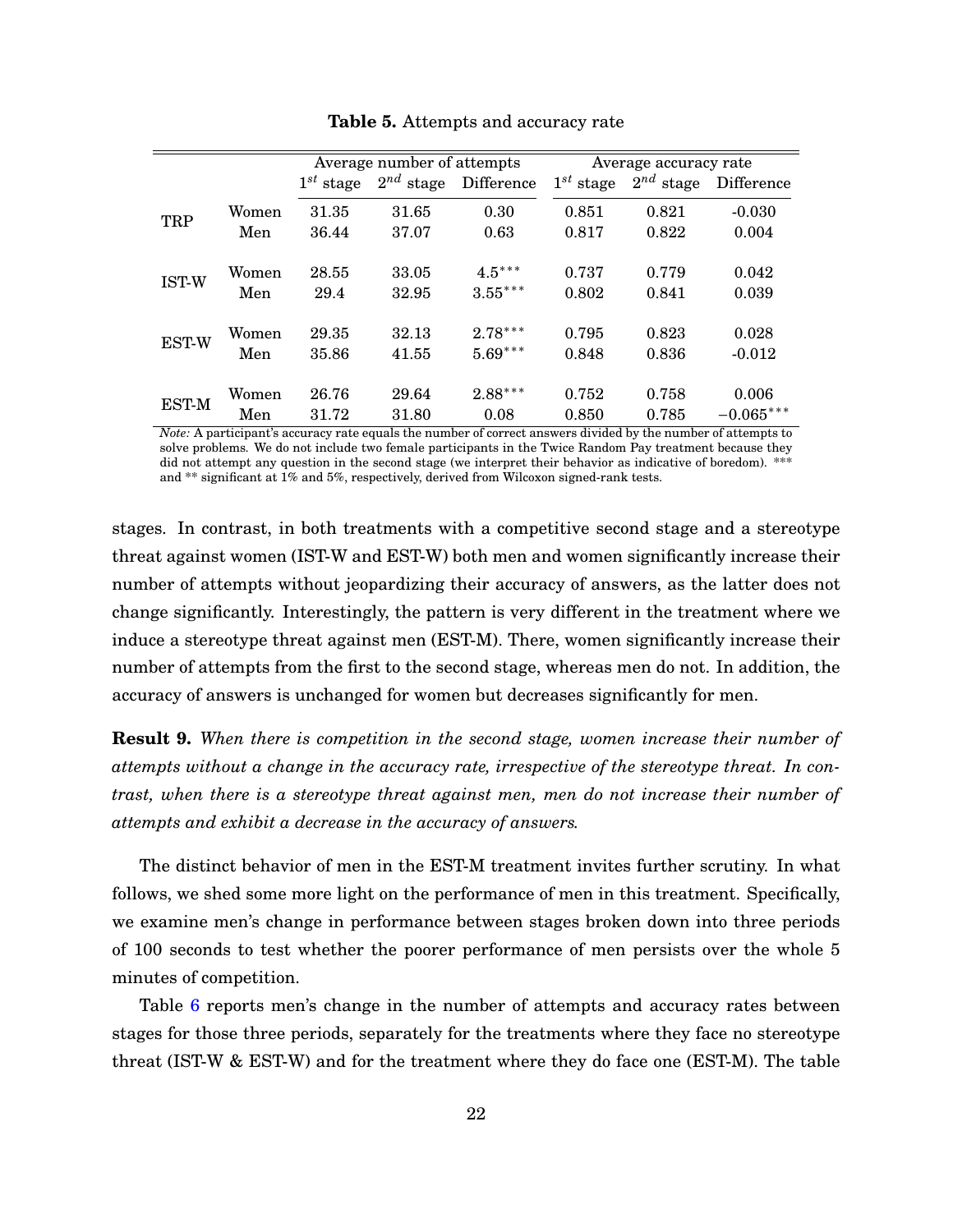<span id="page-25-0"></span>also shows the difference in changes between treatments and whether these differences are significant. We observe that in IST-W & EST-W the number of attempts to solve problems increases between stages in all three periods, whereas in EST-M it decreases in the first two periods and is weaker in the third period. A comparison of changes between treatments show that these differences are statistically significant in the first two periods. Similarly, in IST-W & EST-W the accuracy rate is increasing between stages in all three periods, whereas in EST-M it decreases over the whole duration of the performance. Between treatments the changes are statistically significant in the first period. We summarize these observations in our last result.

|                   |           | Change in number of attempts |         | Change in accuracy rate |             |          |  |
|-------------------|-----------|------------------------------|---------|-------------------------|-------------|----------|--|
|                   |           | between stages               |         | between stages          |             |          |  |
|                   | $0 - 100$ | $101 - 200$                  | 201-300 | $0 - 100$               | $101 - 200$ | 201–300  |  |
| <b>EST-M</b>      | $-0.88$   | $-0.56$                      | 1.52    | $-0.148$                | $-0.036$    | $-0.040$ |  |
| IST-W & EST-W     | 0.64      | 1.55                         | 2.48    | 0.027                   | 0.028       | 0.029    |  |
| <b>Difference</b> | $-1.52**$ | $-2.11***$                   | $-0.96$ | $-0.175***$             | $-0.064$    | $-0.069$ |  |

**Table 6.** Men's change in attempts and accuracy between stages

*Note:* 0–100, 101-200, 201-300, respectively, refer to the initial, middle, and final 100 seconds of the 5 minutes performance. We pool IST-W and EST-W because men's change in the number of attempts between stages is not significantly different across periods in these treatments. The same holds for the change in the accuracy rate between stages. \*\*\* and \*\* significant at 1% and 5% level, respectively, based on Mann-Whitney tests.

**Result 10.** *In comparison to situations without a stereotype threat against men, when there is an explicit stereotype threat, men's performance in solving problems is lower because they tend to make fewer attempts and have a decreased accuracy rate. These differences are especially pronounced at the beginning of the task.*

## **5 Discussion and conclusions**

In this paper, we assess the effect of stereotype threats on the competitive performance of men and women. To our knowledge, this is the first experimental study in economics to investigate not only stereotype threats against women but also against men. Specifically, we conduct a controlled laboratory experiment to test the hypothesis that stereotype threats against men and women, respectively, harm their performance in mixed-gender competition.

For women, our results do not corroborate the psychology research on stereotype threat. According to this literature, we should expect an increased gender gap in performance in situations where the threat exists compared to a situation where this is not the case. In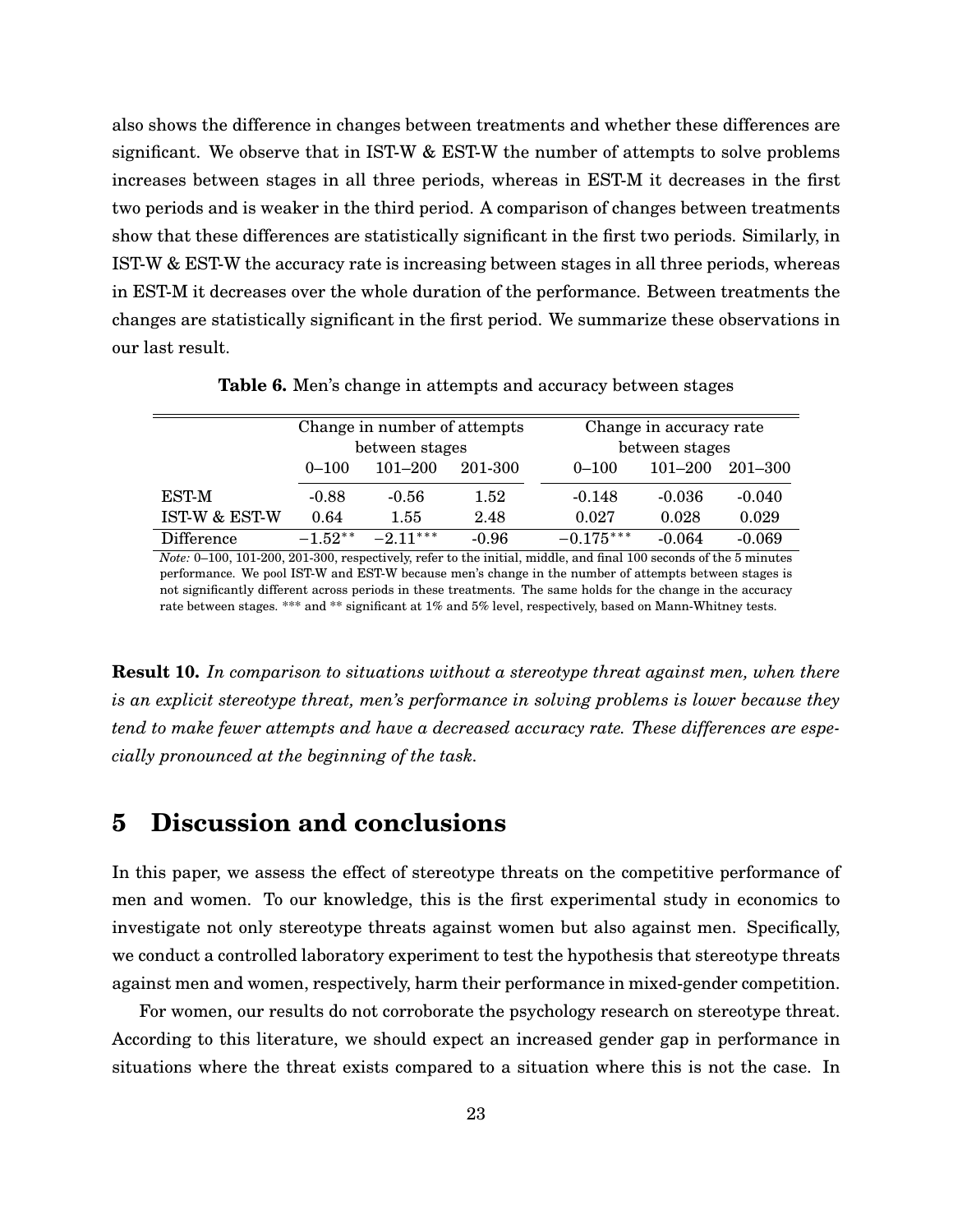contrast, in our experiment women's performance under competition appears not to be hampered, neither by an implicit nor an explicit stereotype threat. Interestingly, however, when inducing an explicit stereotype threat against men, we do see an adverse effect on the performance of men.

Our main interest was to examine if stereotype threat impedes performance under competitive incentives. The latter element may explain why our results for women differ from the psychology literature because it studies mathematical stereotype threats against women exclusively in non-competitive situations. Consistent with this interpretation, we do observe that women perform worse than men in our non-competitive task, when assuming an implicit stereotype threat against women at this stage. However, we are doubting that this interpretation would survive scrutiny because it appears unlikely that a gender-based stereotype threat has an effect in a non-competitive environment, but does not have an effect in a competitive environment where it is known to women that they are competing with men. Another possible reason why we do not observe an adverse effect of stereotype threat on women's performance in our study is that we use monetary incentives. This element might wipe out the negative effect of stereotype threat identified in psychology research.<sup>27</sup>

We do not find that women respond less strongly than men to competitive incentives, which contrasts existing results in the economics literature indicating that men respond more strongly to competitive incentives than women do (e.g., [Gneezy et al.,](#page-30-0) [2003\)](#page-30-0). In our three competitive environments, we observe in two treatments that men and women react similarly to competitive incentives, and in a third treatment women even react stronger than men do. One possible explanation for this diverging result relates to the observed large inter-individual heterogeneity in (baseline) performance. Most other studies use betweensubjects designs which make it impossible to control for performance heterogeneity at the individual level. Our within-subjects design takes care of this and it may be one reason why we do note see a gender difference in response to competition.

Another possible explanation for the contrasting results is that we control to a larger extent for the risk involved in competition than other studies do. In previous studies, competitive incentives are commonly compared to risk-free piece-rate incentives. However, tournament incentives clearly also include a risk component. Thus, it is likely that part of the gender difference in response to competition is due to the well-documented difference in risk attitudes between men and women (e.g., [Croson & Gneezy,](#page-29-0) [2009\)](#page-29-0).<sup>28</sup> To control for this,

 $^{27}$ Using monetary incentive in a non-competitive situation, [Fryer, Levitt, and List](#page-30-0) [\(2008\)](#page-30-0) did not find evidence for the negative impact of stereotype threat either.

<sup>&</sup>lt;sup>28</sup>See also, [Gillen, Snowberg, and Yariv](#page-30-0) [\(2019\)](#page-30-0) who argue that the gender difference in tournament entry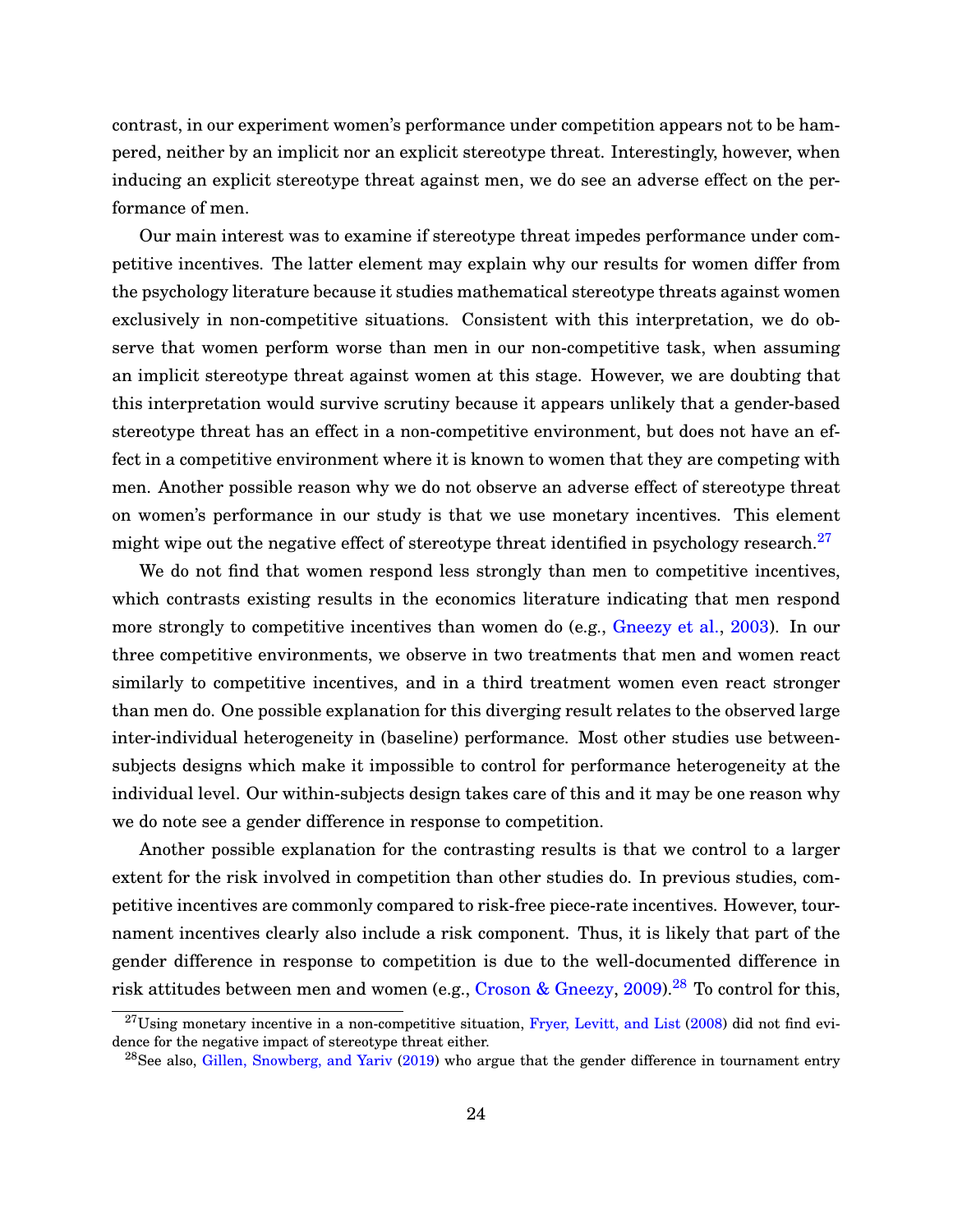we included a risk-component in our non-competitive treatment by paying out the achieved outcome with only a 50% chance. If risk-attitudes are a major component for performance under competition, this design feature may explain why we do not find a difference between men and women under competition.

An interesting and novel result is that when men are facing a stereotype threat against them, they decrease both the number of attempts to solve problems as well as the accuracy rate in solving problems they do try. The former effect is consistent with that a stereotype threat reduces the effort men are willing to put into the task. The lower accuracy rate, however, cannot be explained with lower effort. A possible explanation for it is 'distracting thoughts', which have been shown to interfere with working memory and attention that are fundamental for good performance of the multiplication task (e.g., [Brewin & Smart,](#page-29-0) [2005\)](#page-29-0). Accordingly, the cause for men's lower accuracy level under competitive incentives when facing a stereotype threat is that they are distracted by the information they receive just before the start of the competition that contradicts a stereotype they hold—namely, that they are worse and not better than women at math.

This distracting thoughts explanation is consistent with the results in the other treatments. They are unlikely to affect men's performance in the implicit and explicit stereotype treatment against women treatments or women's performance in the explicit stereotype against men treatment because in these treatments men and women, respectively, are not the target of the stereotype threat. Women in the implicit and explicit stereotype against women treatments are unlikely to be affected by distracting thoughts because the text they read does not contradict the prior belief women hold about the invoked stereotype.

One might wonder whether an experimenter demand effect [\(Zizzo,](#page-31-0) [2010\)](#page-31-0) has driven the results regarding men's underperformance when we induce a stereotype threat against them. While we cannot fully exclude this possibility, we believe that it is unlikely to be a main driving force. If the information we provide induced a strong experimenter demand effect leading to worse performance, we would expect that this holds for men as well as for women. However, in the explicit stereotype against women treatment there is no indication for such an effect.

The findings of our study can have practical implications for policy design that copes with stereotype threat, for instance at the workplace. A recommendation found in the stereotype threat literature to prevent adverse effects of stereotype threat is the "stereotype nullification", i.e., to explicitly provide individuals with information that does not conform to the

identified by [Niederle and Vesterlund](#page-30-0) [\(2007\)](#page-30-0) vanishes, when properly controlling for risk preferences.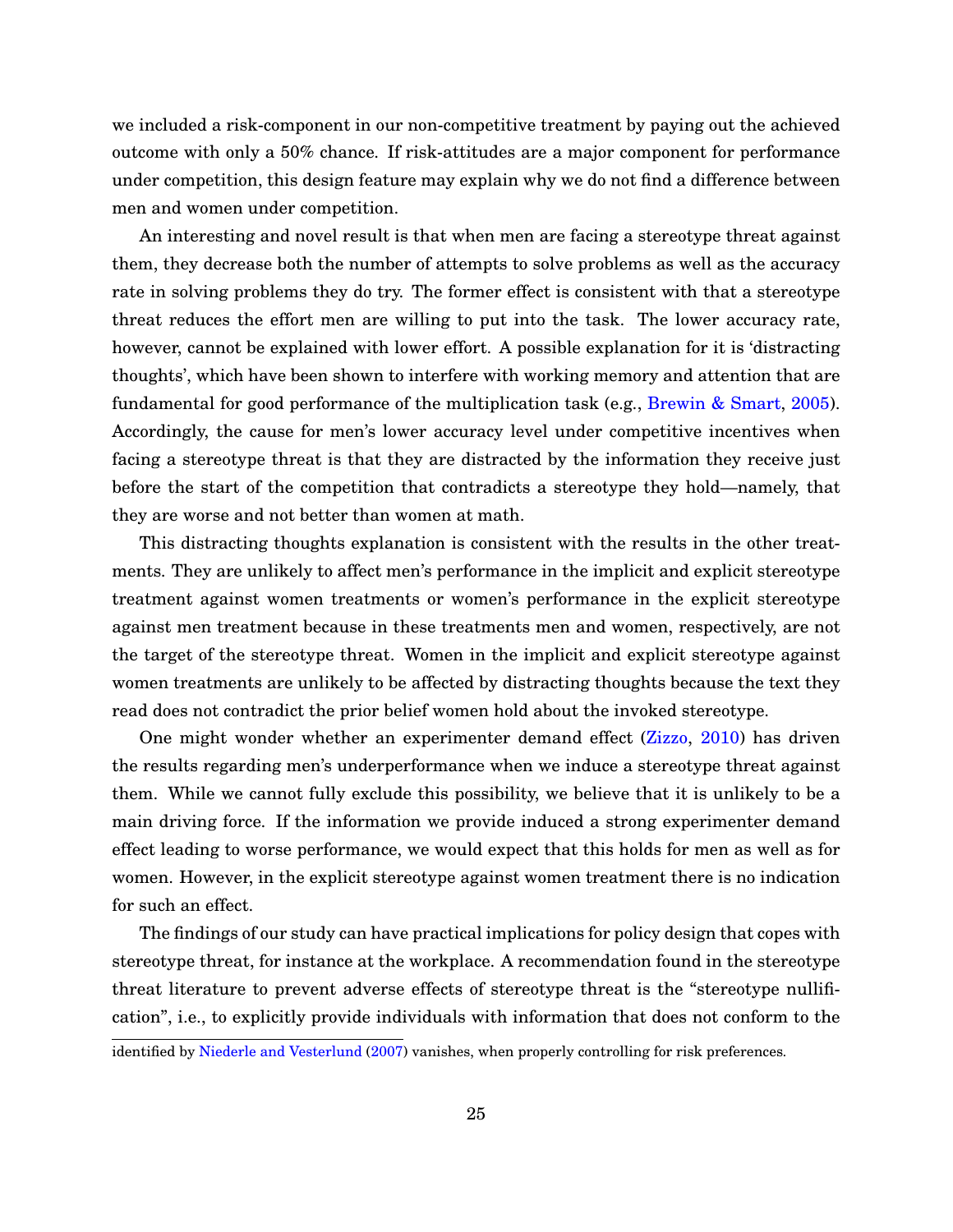stereotype they hold (e.g., [Smith & White,](#page-31-0) [2002\)](#page-31-0). However, our results indicate that, at least within a competitive context, no information about the stereotype should be provided at all. If men and women are already competing against each other, they appear to cope well with an eventual stereotype they hold in terms of performance. Our results suggest that providing information contradicting a stereotype seems to be irrelevant for the performance of the a priori negatively stereotyped group, but could harm the performance of the a priori positively stereotyped group.

Our paper contributes to the research aiming at understanding why women are underrepresented in many high-status jobs and earn lower wages than men. When considering the pervasiveness of stereotype threat, our results indicate that women do not have a weaker reaction to competitive pressure regarding performance when they have to compete against men. Therefore, in contrast to previous conclusions in the literature, women's weaker attitude towards competition does not seem to be an explanation for observed gender differences at the workplace if we consider the context in which men and women are already competing. It would be an interesting avenue of future research to investigate if our conclusions also hold for situations where men and women have to decide whether they should compete or not [\(Niederle & Vesterlund,](#page-30-0) [2007\)](#page-30-0).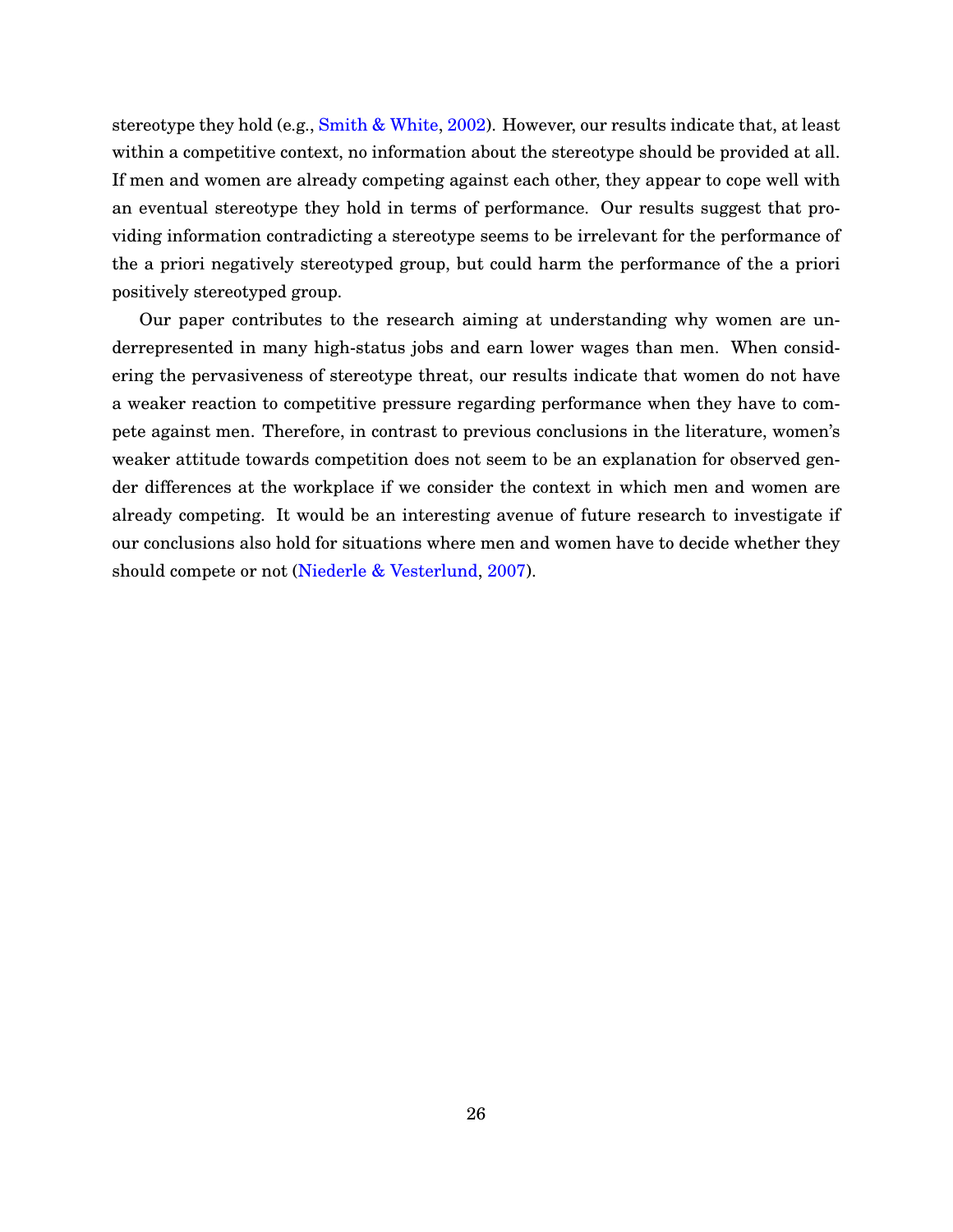# <span id="page-29-0"></span>**References**

- Aronson, J., Lustina, M. J., Good, C., Keough, K., Steele, C. M., & Brown, J. (1999). When white men can't do math: Necessary and sufficient factors in stereotype threat. *Journal of Experimental Social Psychology*, *35*(1), 29–46.
- Babcock, L., & Laschever, S. (2003). *Women don't ask*. Princeton: Princeton University Press.
- Black, S. E., & Strahan, P. E. (2001). The division of spoils: rent-sharing and discrimination in a regulated industry. *American Economic Review*, *91*(4), 814–831.
- Blau, F. D., Ferber, M. A., & Winkler, A. E. (2013). *The economics of women, men and work*. Pearson Higher Ed.
- Bordalo, P., Gennaioli, N., & Shleifer, A. (2014). *Stereotypes* (Working Paper No. 20106). National Bureau of Economic Research.
- Brewin, C. R., & Smart, L. (2005). Working memory capacity and suppression of intrusive thoughts. *Journal of Behavior Therapy and Experimental Psychiatry*, *36*(1), 61–68.
- Buser, T., Niederle, M., & Oosterbeek, H. (2014). Gender, competitiveness and career choices. *Quarterly Journal of Economics*, *129*(3), 1409–1447.
- Christie, R., & Geis, F. L. (2013). *Studies in Machiavellianism*. London: Academic Press.
- Croson, R., & Gneezy, U. (2009). Gender differences in preferences. *Journal of Economic Literature*, *47*(2), 448–474.
- Directorate–General for Research and Innovation (European Commission). (2019). *She figures 2018.* Online Publication. Retrieved from [https://op.europa.eu/en/](https://op.europa.eu/en/publication-detail/-/publication/9540ffa1-4478-11e9-a8ed-01aa75ed71a1) [publication-detail/-/publication/9540ffa1-4478-11e9-a8ed-01aa75ed71a1](https://op.europa.eu/en/publication-detail/-/publication/9540ffa1-4478-11e9-a8ed-01aa75ed71a1)
- Dohmen, T., & Falk, A. (2011). Performance pay and multidimensional sorting: Productivity, preferences, and gender. *American Economic Review*, *101*(2), 556–590.
- Dohmen, T., Falk, A., Huffman, D., Sunde, U., Schupp, J., & Wagner, G. G. (2011). Individual risk attitudes: Measurement, determinants, and behavioral consequences. *Journal of the European Economic Association*, *9*(3), 522–550.
- Dreber, A., Von Essen, E., & Ranehill, E. (2011). Outrunning the gender gap—boys and girls compete equally. *Experimental Economics*, *14*(4), 567–582.
- Eurostat. (2020). *Gender pay gap statistics.* Online Publication. Retrieved from [https://ec.europa.eu/eurostat/statistics-explained/index.php/Gender](https://ec.europa.eu/eurostat/statistics-explained/index.php/Gender_pay_gap_statistics) [\\_pay\\_gap\\_statistics](https://ec.europa.eu/eurostat/statistics-explained/index.php/Gender_pay_gap_statistics)

Fischbacher, U. (2007). z-Tree: Zurich toolbox for ready-made economic experiments. *Ex-*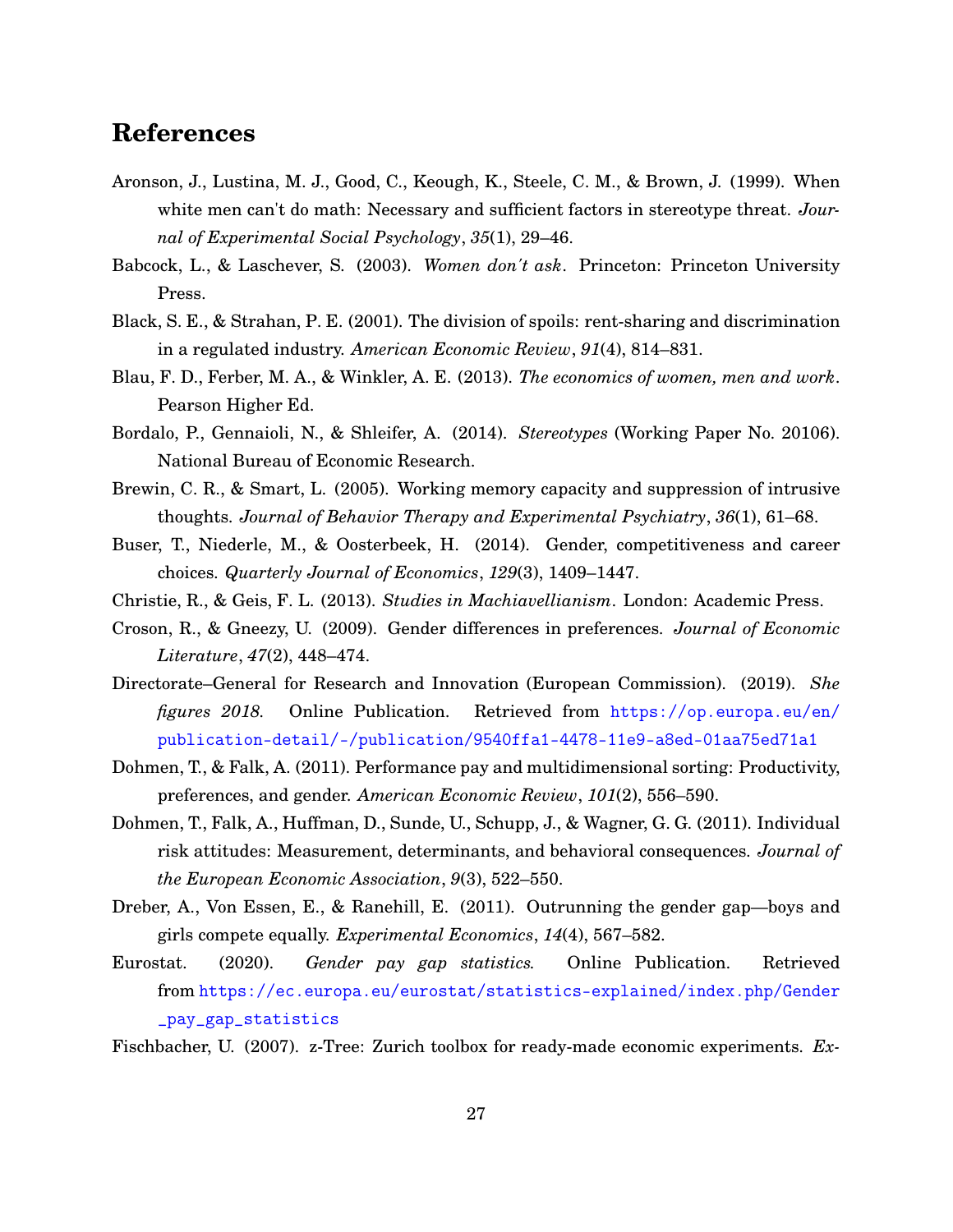*perimental Economics*, *10*(2), 171–178.

- <span id="page-30-0"></span>Fryer, R. G., Levitt, S. D., & List, J. A. (2008). Exploring the impact of financial incentives on stereotype threat: Evidence from a pilot study. *American Economic Review*, *98*(2), 370–375.
- Gillen, B., Snowberg, E., & Yariv, L. (2019). Experimenting with measurement error: Techniques with applications to the Caltech cohort study. *Journal of Political Economy*, *127*(4), 1826-1863.
- Gneezy, U., Niederle, M., & Rustichini, A. (2003). Performance in competitive environments: Gender differences. *The Quarterly Journal of Economics*, *118*(3), 1049–1074.
- Gneezy, U., & Rustichini, A. (2004). Gender and competition at a young age. *American Economic Review*, *94*(2), 377–381.
- Greiner, B. (2015). Subject pool recruitment procedures: organizing experiments with ORSEE. *Journal of the Economic Science Association*, *1*(1), 114–125.
- Günther, C., Ekinci, N. A., Schwieren, C., & Strobel, M. (2010). Women can't jump?— An experiment on competitive attitudes and stereotype threat. *Journal of Economic Behavior & Organization*, *75*(3), 395–401.
- Hernandez-Arenaz, I. (2020). Stereotypes and tournament self-selection: A theoretical and experimental approach. *European Economic Review*, *126*, 103448.
- Hyde, J. S., Fennema, E., & Lamon, S. J. (1990). Gender differences in mathematics performance: A meta-analysis. *Psychological Bulletin*, *107*(2), 139–155.
- Inzlicht, M., & Schmader, T. (2012). *Stereotype threat: Theory, process, and application*. Oxford: Oxford University Press.
- Iriberri, N., & Rey-Biel, P. (2017). Stereotypes are only a threat when beliefs are reinforced: On the sensitivity of gender differences in performance under competition to information provision. *Journal of Economic Behavior & Organization*, *135*, 99–111.
- Iriberri, N., & Rey-Biel, P. (2019). Competitive pressure widens the gender gap in performance: Evidence from a two-stage competition in mathematics. *The Economic Journal*, *129*(620), 1863—1893.
- Niederle, M., & Vesterlund, L. (2007). Do women shy away from competition? Do men compete too much? *The Quarterly Journal of Economics*, *122*(3), 1067–1101.
- Offerman, T. (1997). *Beliefs and decision rules in public good games*. Dordrecht: Springer Science+Business.
- Schmader, T., & Johns, M. (2003). Converging evidence that stereotype threat reduces working memory capacity. *Journal of Personality and Social Psychology*, *85*(3), 440–